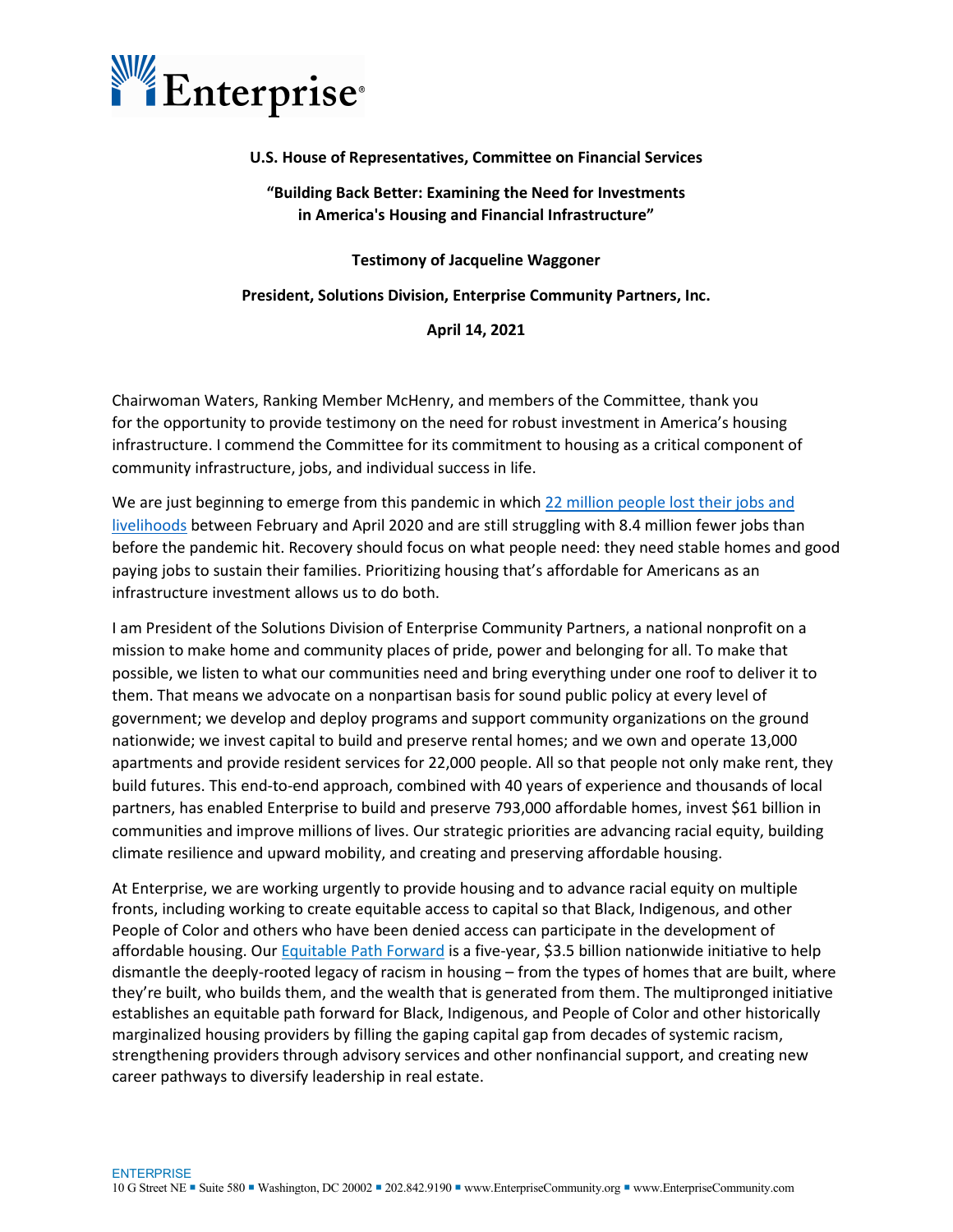Despite our progress, the need for more affordable homes is overwhelming. At this moment, we need to drive public financing toward what we want our cities and communities to look like, and toward what our people are telling us they need. This infrastructure package could be the largest investment in affordable housing for decades, so we need to prioritize the good that can come with it: jobs, livelihoods, homes that are more resilient to our new climate reality, and the chance to advance racial equity and economic mobility for Americans.

In this testimony, I will describe why the nation's affordable housing stock is equally important to build and maintain as roads, bridges, and other types of infrastructure. And how with adequate scale and scope of investment from the Federal Government, we can build an equitable path forward from Covid-19 - a future where home and community are steppingstones to more.

## **Equitable Recovery Starts with Rebuilding our Economy**

## *Job Creation & Economic Mobility*

A major infrastructure package must create the jobs and economic growth that Americans need, and research shows that investing in housing is an efficient way to do both. Housing programs can get people to work in every community and do it quickly, in fact, housing construction is the fastest way to create jobs for people who need them now. There are shovel-ready projects in every county across the country that could immediately bring construction jobs to people who need work, while creating affordable homes over the long term. Hundreds of thousands of housing units are currently in a state of disrepair, including an estimated capital backlog of more than \$70 billion in the public housing stock alone, meaning there are thousands of projects just waiting to be funded. 

In addition to creating job opportunities, investments in affordable housing serves as catalyst for local economies by attracting and leveraging public and private resources to increase tax revenue. A recent study from the National Association of Home Builders (NAHB) shows that building 1,000 average rental apartments generates 1,250 jobs and \$55.91 million in taxes and revenue for local, state and federal government. There is also a carryover effect on local business who benefit from increased purchases from the affordable housing developers buying construction materials and the employees who serves as neighborhood customers. It is estimated that the shortage of affordable housing costs the American economy about \$2 trillion a year in lower wages and productivity.<sup>[1](#page-1-0)</sup> Additionally, an [analysis](https://www.enterprisecommunity.org/blog/2016/12/bang-buck-investment-housing-infrastructure-smart) from Enterprise Community Partners found that both the speed and impact of public investments in housing match or outpace those of other infrastructure investments, such as transportation. Our analysis emphasizes that investments in America's housing infrastructure pay dividends in a number of ways: more jobs, more growth, and more housing options.   

[Research](https://www.urban.org/research/publication/why-housing-matters-upward-mobility-evidence-and-indicators-practitioners-and-policymakers) from the Urban Institute also emphasizes that housing - including housing quality, affordability, and stability - can be an essential tool for upward mobility, giving families a strong

<span id="page-1-0"></span><sup>&</sup>lt;sup>1</sup> Heather Voorman, "Housing Infrastructure: Why We Should Make the Case to Congress", Affordable Housing Finance, August 20, 2018.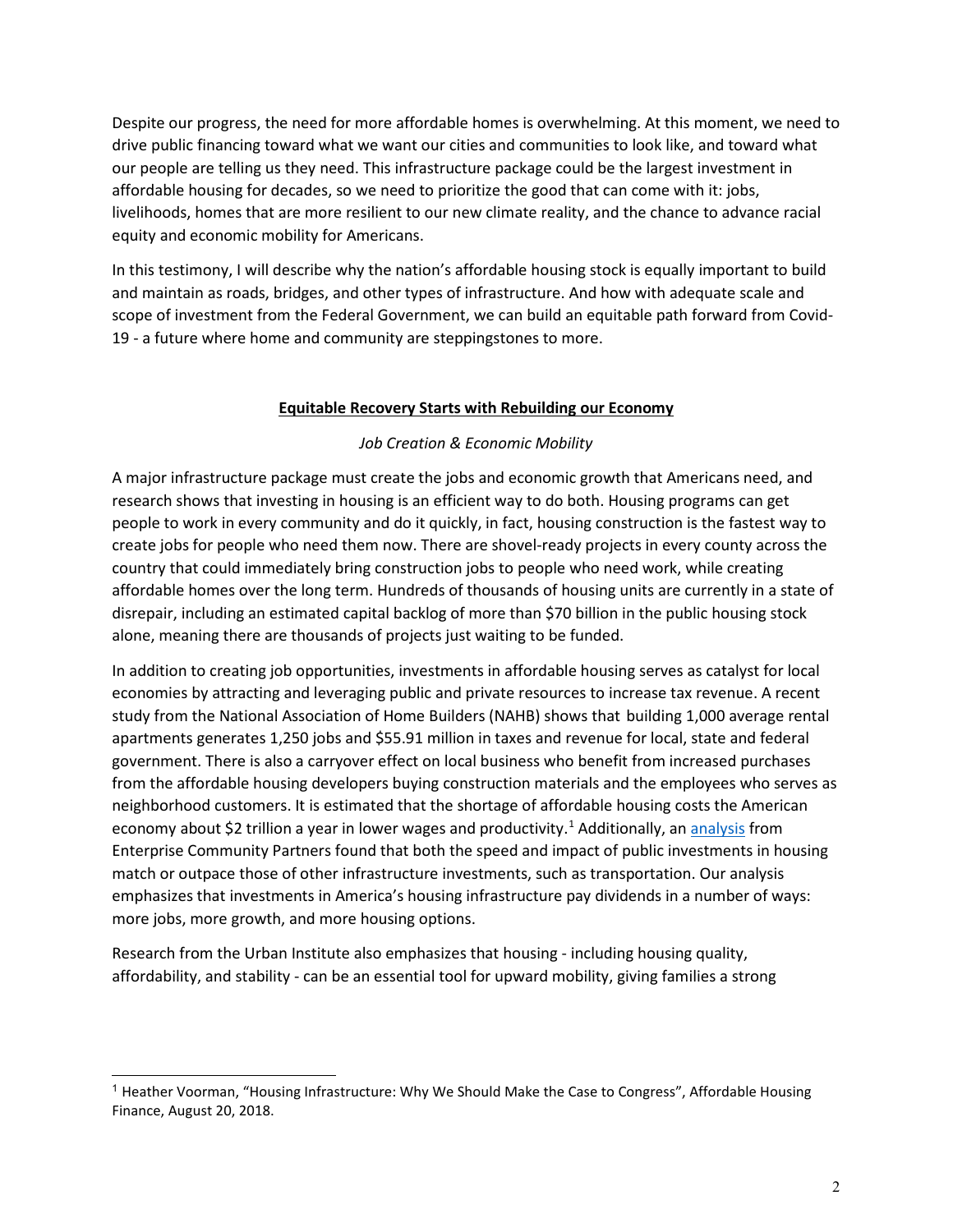foundation to move out of poverty.<sup>[2](#page-2-0)</sup> These finding are supported by a report from Harvard's Raj Chetty, which confirms the relevance of housing location and stability for children's future prospects. His research found that each year a child spends in a high-poverty neighborhood – as opposed to a lowerpoverty neighborhood– decreases that child's chances of going to college, increases their chances of becoming a single parent and decreases their expected earnings as an adult.<sup>[3](#page-2-1)</sup>

These findings make current trends in our country all that much more concerning. Over the past 38 years, nearly 4,300 neighborhoods, inhabited by roughly 16 million Americans, crossed the high-poverty threshold.[4](#page-2-2) As of 2018, there were a total of 6,400 high-poverty neighborhoods nationwide. The persistent shortage of affordable homes in well-resourced areas in America remains a barrier holding working families back from moving up the ladder and accessing greater economic opportunity. Not only can we help support and revitalize communities across the country through housing investment, we can create good paying jobs and spur economic mobility along the way.

## **Housing Affordability Challenges in America**

Housing continues to be most Americans' greatest monthly expense, and the economic fallout brought on by the Covid-19 pandemic has only exacerbated our nations affordability challenges. Yet even before the pandemic struck, a long-time crisis in housing affordability was already putting housing stability at risk for millions of Americans. According to the U.S. Census Bureau's 2019 American Community Survey, 37 million households were spending above the federal affordability standard of 30 percent of income on their housing, including over 10.5 million households nationwide spending more than half of their income on rent.<sup>5</sup> Families living under these economic conditions are often forced to make painful choices between housing, food and medication. Feeding America estimates that 1 in 5 children experienced food insecurity in 2020. The growing mismatch between incomes and housing costs is making it harder and harder for families to make ends meet, let alone achieve their full potential

## *Racial Equity*

Poverty alone does not explain our affordability challenges: after two decades of mostly stagnant wages and rapidly rising rents, more people than ever are competing for a limited supply of affordable rental homes, creating intense demand and affordability challenges. Between 2010 and 2019, more than 4 million new renter households entered the market, including a surge in the number of high-income renters. The fallout of the 2008 housing crisis also laid bare the disproportionate impacts of housing affordability challenges, with lower-income households of color significantly more affected by losses of

<span id="page-2-0"></span><sup>&</sup>lt;sup>2</sup> Pamela Blumenthal, John McGinty, "Housing Policy Levers to Promote Economic Mobility," The Urban Institute (September 2015): http://www. urban.org/research/publication/housing-policy-levers-promote-economicmobility.

<span id="page-2-1"></span><sup>&</sup>lt;sup>3</sup> Raj Chetty, Nathaniel Hendren, Lawrence F. Katz, The Effects of Exposure to Better Neighborhoods on Children: New Evidence from the Moving to Opportunity Experiment, Harvard University and National Bureau of Economic Research (August 2015): http://www.equality-of-opportunity. org/images/mto\_paper.pdf.

<span id="page-2-2"></span><sup>4</sup> August Benzow, Kenan Fikri, "The Persistence of Neighborhood Poverty: Examining the power of intertia and the rarity of neighborhood turnaround across U.S. cities," Economic Innovation Group (May 2020): https://eig.org/wpcontent/uploads/2020/04/Persistence-of-Neighborhood-Poverty.pdf

<span id="page-2-3"></span><sup>5</sup> Joint Center for Housing Studies of Harvard University, "America's Rental Housing 2020,"Cambdirdge, MA: Author.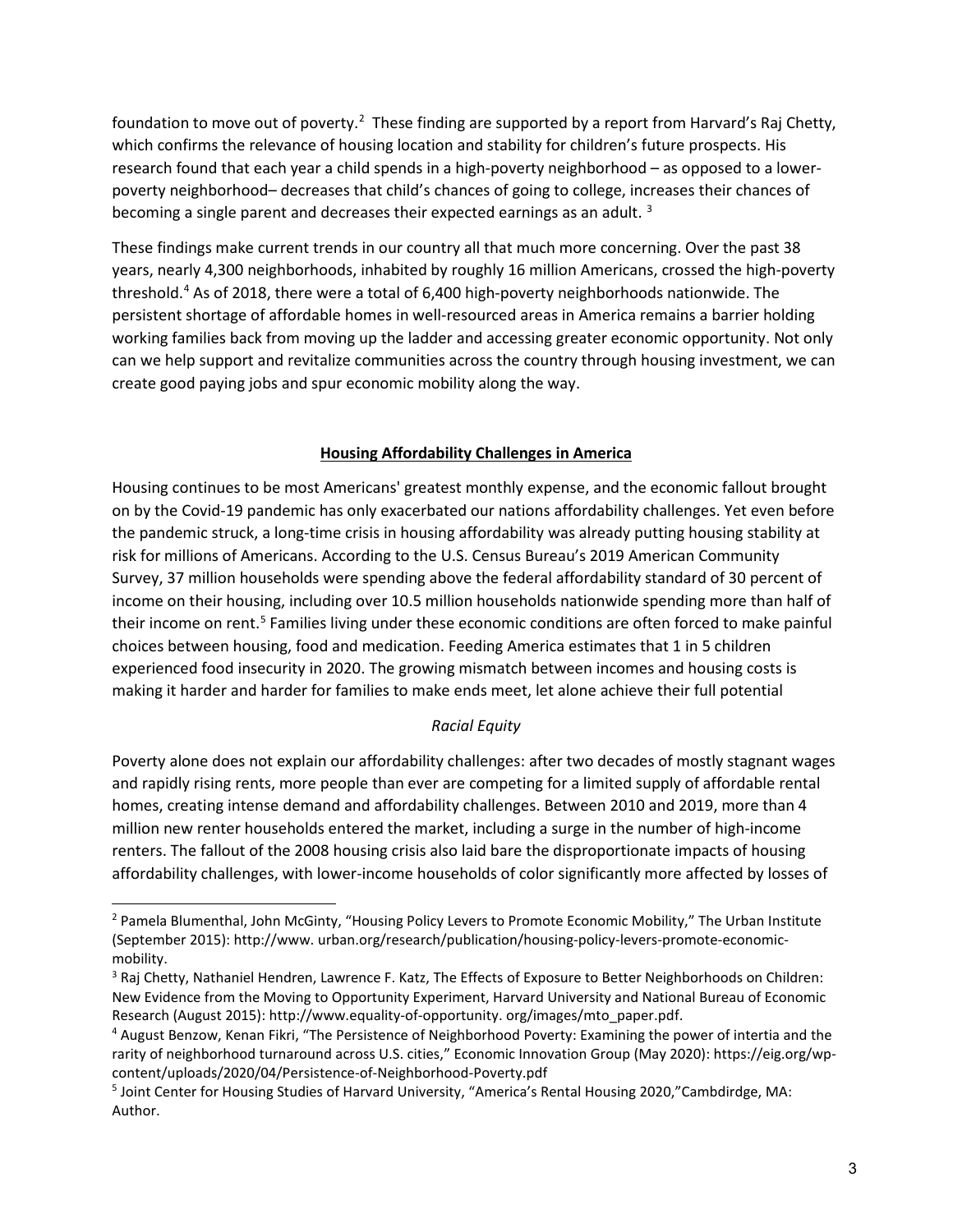home equity, foreclosures and evictions, and restricted access to future mortgage financing. The result was a dramatic decline in homeownership rates among households of color from which they have still not fully recovered, even as white homeownership rates have largely rebounded to pre-crisis levels. Currently, Black Americans have the lowest homeownership rates of any subset of our population by race or ethnicity.

Communities of color across the nation also bear the scars of our country's history of redlining and blockbusting. We can see their impact in the persistent segregation of Black and Brown neighborhoods, in the decades of disinvestment they have experienced, in the vacant or abandoned buildings, in the overcrowded homes, and in the disparate outcomes in health faced by communities of color throughout this nation. Long- standing racial inequities also continue to plague our rural communities. Communities of color in the rural South, along our nation's southern border and in Tribal areas see disproportionate amounts of poverty and inadequate housing as a reflection of systematic disinvestment. The impacts are clear: while Black households make up only 12% of the population, they make up nearly 46% of people in HUD-assisted housing and 40% of the people experiencing homelessness.

## *Our Changing Climate*

Making matters worse, communities with low property values and residents of modest means bear the brunt of our changing climate. Research has shown, for example, that formerly redlined neighborhoods can run 5 to 20 degrees Fahrenheit hotter in the summer.<sup>[6](#page-3-0)</sup> For those who do not have adequate access to air conditioning or the means to pay for cooling, this exposure can be dangerous, with every degree increasing the [risk of death](https://www.ncbi.nlm.nih.gov/pmc/articles/PMC3040608/) by 2.5 percent. In the city of Los Angeles, low income households have an energy burden, the percentage of one's income spent on energy bills, that is 3.7 times higher than nonlow-income households. Data points like these show us that much of our nation's housing stock is not routinely designed, built, or retrofitted in a way that responds to this climate reality. In fact, buildings are themselves responsible for nearly 40% of US energy related greenhouse gas emissions today.

As a nation we are also underinvesting in preparing for the impacts of extreme weather events. Despite growing interest and commitment, regions are not mitigating or adapting at the necessary pace of change. In the extreme, the lack of physical infrastructure and natural systems necessary to withstand extreme weather conditions has led to displacement of entire communities of people, from Alaska to Louisiana to Puerto Rico. This lack of investment and forethought leaves our communities vulnerable. While disasters don't take into account whether a neighborhood is high or low income, low-income households and vulnerable communities generally pay the highest price when a major disaster strikes. Low-income populations and people of color are less likely to have the resources necessary to prepare for a storm and they are more likely to lack savings before disasters strike.

### *Federal Investment*

Over the past decade as many of these trends accelerated, the Federal Government, as part of the Budget Control Act of 2011, enforced caps on non-defense discretionary programs. These budget caps have resulted in [housing assistance programs falling to near their lowest levels in 40 years,](https://www.cbpp.org/research/housing/chart-book-cuts-in-federal-assistance-have-exacerbated-families-struggles-to) relative to GDP. Public housing and the HOME Investment Partnership program saw some the deepest cuts. In fact,

<span id="page-3-0"></span><sup>6</sup> Brad Plumer, Nadja Popovich, "How Decades of Racist Housing Policy Left Neighborhoods Sweltering," The New York Times, August 24,2020.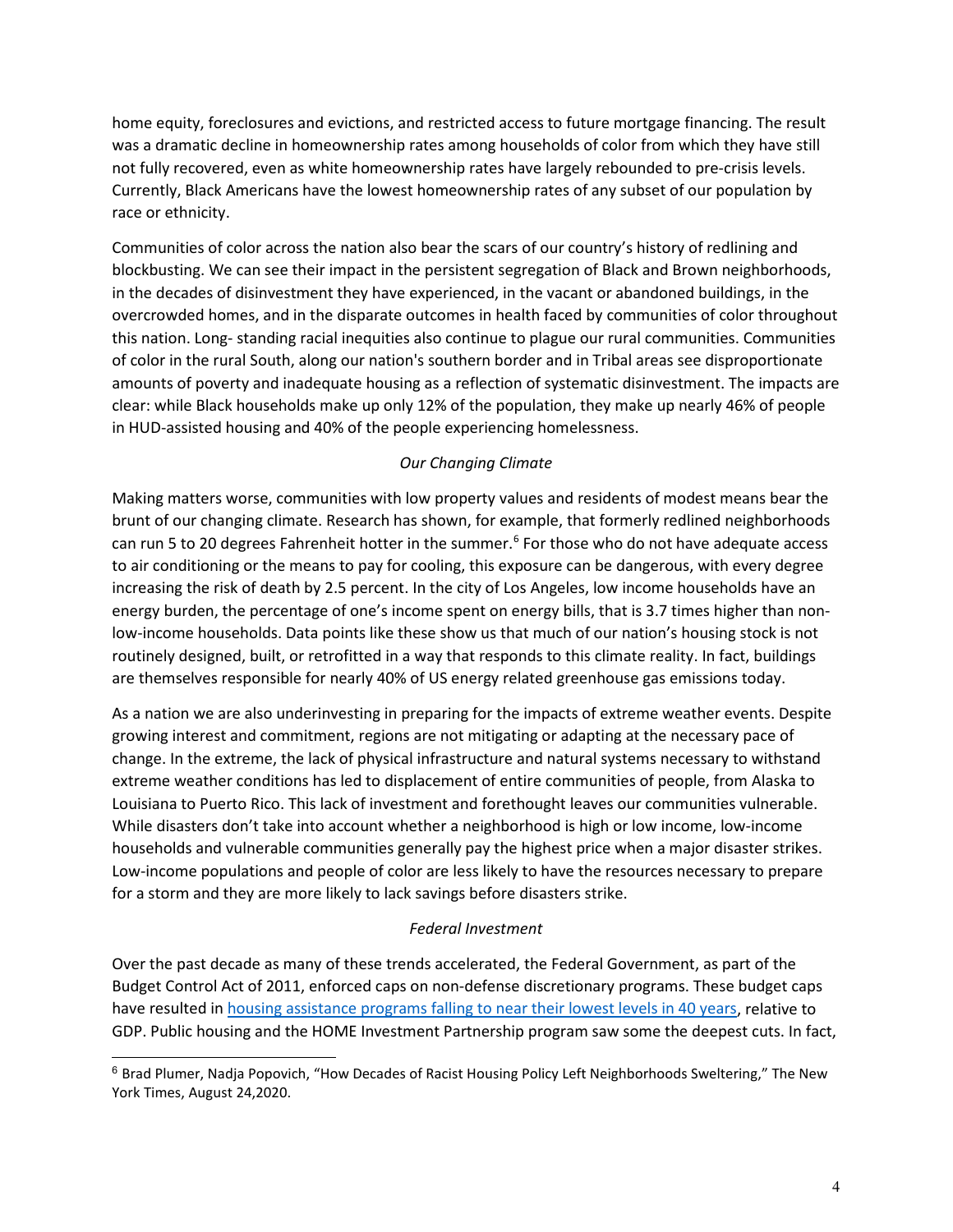funding for HOME between Fiscal Year 2011 and Fiscal Year 2017 was cut nearly in half, reducing the production of affordable homes by 69 percent on an annual basis.

Our deteriorating housing and neighborhood infrastructure are hyper-local challenges, but they require a Federal solution. Mayors and governors have stepped up, testing innovations and scaling up unique solutions to the affordable housing crisis, raising billions to build and preserve affordable housing, permanently house the homelessness and stabilize our citizens at greatest risk. Ballot proposals to fund affordable housing initiatives have passed at a historic pace – indeed, the American people are appealing to the federal government to solve the affordability crisis. Ask any mayor of any small town or large city in America, Democrat or Republican, and they will tell you lack of affordable housing is among their biggest concerns. So much more has to be done. State and local governments are bound by constitutional and statutory requirements to balance their budgets. Only the Federal Government has the resources to respond to the need at scale.

The 116th and 117th Congress astutely recognized the critical role that housing plays in Americans' lives, and further acknowledged the scale of the need, by approving close to \$75 billion dollars in housing assistance in stimulus packages since the start of the pandemic. This historic investment demonstrates not only how badly every day Americans are suffering financially, but also that we have neglected this problem for too long. We applaud Congress for recognizing the role it can and must continue to play in scaling up proven housing solutions.

# **Housing Is Infrastructure**

Affordable housing is fundamental to our national infrastructure and must be part of any federal infrastructure plan. Infrastructure is commonly understood as the underlying elements buildings of all types, including residential; networks and other physical structures; and resources we collectively invest in and rely on—that are necessary for the economy to function. At the most basic level, in order for America's workers—our teachers, our nurses, our mechanics, our clerks—to stay productive, they need both a stable place to call home and a reliable way to get to their jobs. A home serves as the foundation for employment and financial independence and having a good-paying job is frequently a prerequisite for having a safe home that you can afford. These days in particular, it's so much more than a roof over our heads -- home is where some of us go to work, where our children go to school and where we stay to keep safe and healthy.

## *Power to Transform Communities Still Reeling from Foreclosure Crisis*

A bold investment in our nation's housing infrastructure would finally advance local efforts to repair our hardest hit communities and unlock the supply of desperately needed affordable housing. Many of these places have made great progress in addressing the vacancy and blight brought on by the 2008 financial crisis, spending billions to demolish, rehabilitate and rebuild uninhabitable structures, but more needs to be done. The City of Detroit, for example, still has more than 22,000 vacant housing units to contend with despite having addressed more than 50,000 vacant housing units in the last decade. Still, there is hope. With an investment in housing infrastructure, we can fundamentally transform our aging housing stock, and with it, the lives of millions of Americans.

### *Reverse Past Injustices*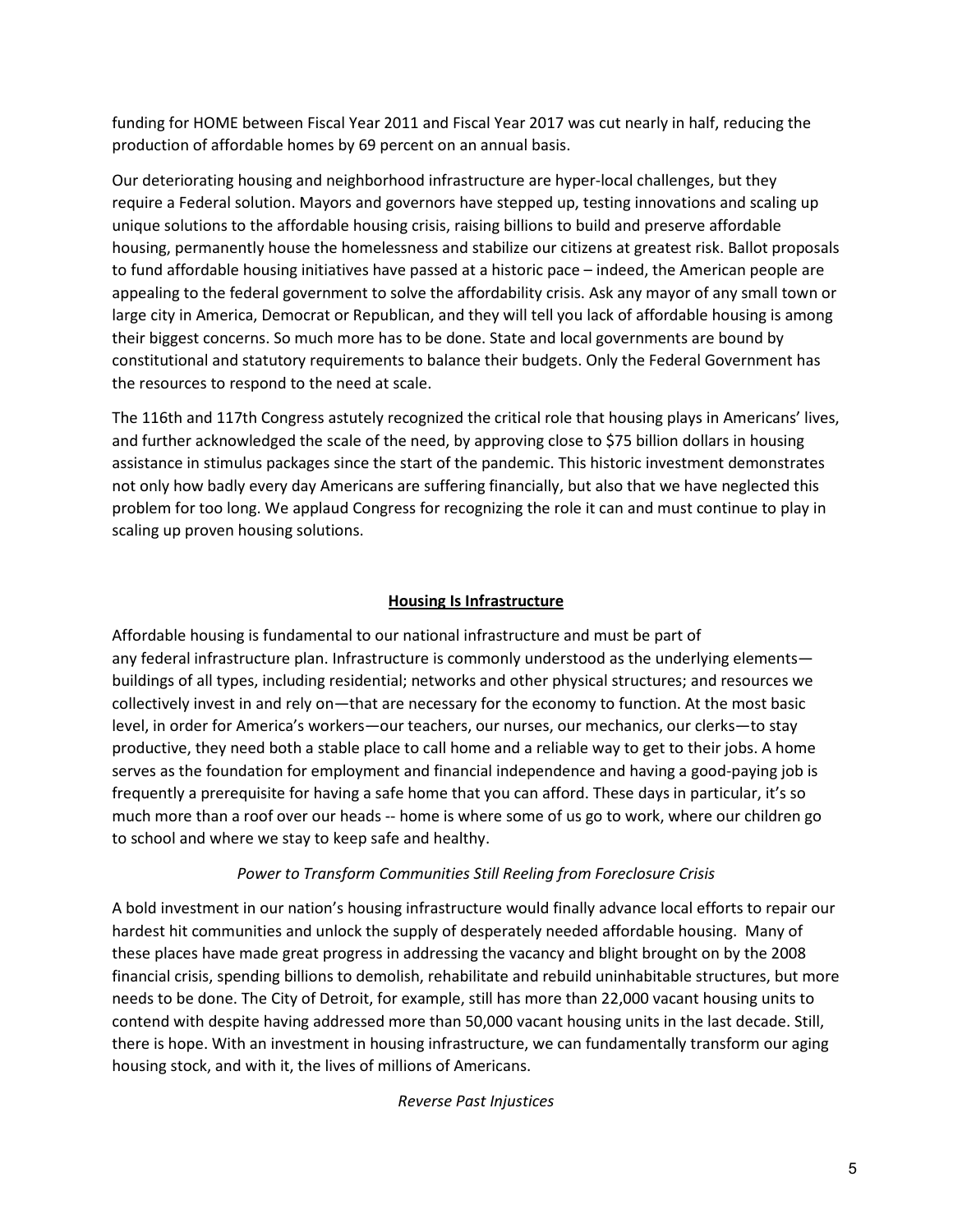While federal policies created the racially bifurcated and inequitable system of housing and community development that exists today, they also have the power to undo these wrongs. It is vital, therefore, that as we think and plan for housing as a component of any infrastructure package, we must also ensure such a package is designed to counter injustices created by past policies, to equitably allocate funds and programs to meet the needs of communities of color, and to remove barriers to accessing stable and affordable housing in neighborhoods of opportunity. Rather than being subjected to blight; the lack of transportation, grocery stores and quality health care; and under-valued and underassessed homes, our communities of color deserve dignity. This necessitates that we rebuild our neighborhoods, preserve the rapidly expiring stock of subsidized affordable housing, secure the longterm affordability of unsubsidized rental homes, convert underutilized properties into affordable housing, and remediate hazards in the home, all while ensuring access to quality education, jobs, transportation, healthcare and economic mobility.  

Centering racial equity in housing is not just good policy, it is also good business. When communities of color have better access to stable and affordable housing options, they experience less residential turnover, which saves housing operators the cost of carrying vacant units and searching for new tenants. Households with housing affordable to them also retain more of their income, which allows for more discretionary spending, investing in education and health, and saving for the future.

For too long we've let America's children, workers and retirees languish in unsafe or unaffordable housing that's disconnected from jobs, good schools, health care, and grocery stores.  It's time to make the investments necessary to ensure that every American has access to the resources they need to realize their full potential. That means investing in our housing infrastructure. 

### **Ensuring the Stability and Prosperity of our Next Generation through Investment in Resilience**

### *Fighting Climate Change with New Construction and Modernization of Existing Housing*

Housing stability extends beyond the costs of monthly rent payments. It is also vital that housing is stable during moments of stress, whether it be an unpredictable natural disaster or extreme temperatures in summer and winter. Housing built or renovated to green building standards reduces instability. It also leads to more predictable utility expenses, a daily benefit regardless of the weather outside. Green building allows residents to not have to choose between paying their utilities, rent or putting food on the table, and it responds better during climate crisis—ensuring a holistic affordability strategy that keeps residents on their feet. We must commit to green building standards to prepare our communities to be climate ready.

Green building standards address energy, water, location efficiency, health and wellness while ensuring that the affordable housing produces healthy living environments with affordable utility expenses. Homes that are certified to green building standards provide benefits to both residents and property owners while also improving health outcomes. A Southface Institute study demonstrated that green housing developments spent 12 percent less on energy (common areas) per square foot than non-green developments and residents used 14 percent less energy per square foot. These families saved nearly \$8/month and \$96/year, which can translate to the purchase of healthier, quality food. Additionally,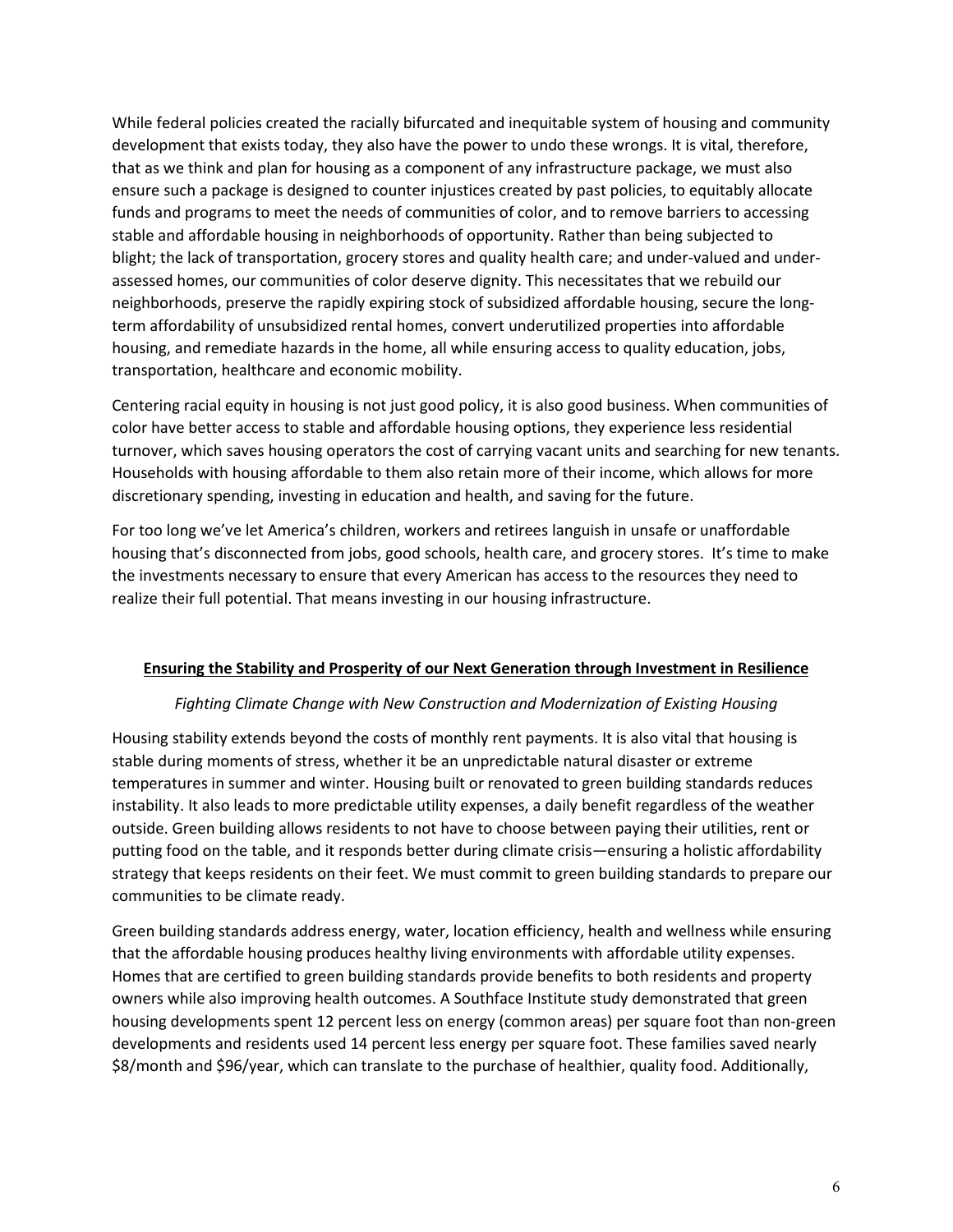seniors saved more than \$10/month and \$122/ year on energy costs. This savings can cover the cost of 1-2 medical prescriptions a month.<sup>[7](#page-6-0)</sup>

Based on the benefits, it may be surprising that green building practices are not standard across the housing sector, especially the affordable housing sector. Where states require or provide incentives in order to receive financing from the LIHTC program, many subsidized affordable housing projects do meet green building standards. In fact, 30 state LIHTC programs include green building programs such as Enterprise Green Communities. 

However, green building policy is not consistent across all states nor across all affordable housing funding streams. Where there are not incentives, developers face an uphill battle. Developers, investors, and other stakeholders involved in building affordable housing must ensure that each project is financially viable, and concern about additional front-end costs is a very real factor that can deter affordable housing developers from building to green standards, particularly as construction costs in general continue to trend upwards. In the current affordable housing financing structure, it is challenging, if not impossible, for developers to add on upfront costs, even if the savings and benefits are quickly realized by owners and residents. 

Without a concerted and coordinated effort, housing around the country will continue to be built or renovated without green building standards and will be unprepared to meet the demands of a changing climate. It is essential for the Federal Government to lead the way, providing multi-pronged solutions that holistically address educational, capacity, policy, institutional and capital barriers in order to ensure that affordable housing does not exacerbate climate change and is prepared to withstand climate change. 

Enterprise Green Communities launched in 2004 to help developers, investors, builders, policymakers, and other partners make the transition to a green future for affordable housing. Over the past 17 years, Green Communities has provided a range of services to accomplish this goal including: developing and updating the Green Communities Criteria and program platform to raise the standard of sustainable housing for low-income communities nationwide and help advance the field; working directly with the developer community to build capacity and understanding of a holistic approach to green building; and outreach to decision-makers at federal, state, and local levels to develop and promote policies that facilitate green affordable housing development. 

Enterprise Green Communities is the nation's only national green building program designed explicitly with and for the affordable housing sector. Today, because of our efforts, more than half of the states in the nation require that affordable housing developments receiving public funds comply with our standard.  

Our newest program version was developed to translate the collective expertise of leading housing and green building practitioners into a clear, cost-effective framework for all affordable housing types. The newest version includes a Path to Zero Energy, water quality standards, and a new approach to resilient affordable housing in rural areas. The benefits of green building are clear, attainable and

<span id="page-6-0"></span> $7$  Alex Trachtenberg, Sarah Hill, Dr. Andrew McCoy, Teni Lapido, "The Impact of Green Affordable Housing," Southface and the Virginia Center for Housing Research, January 2016. https://www.southface.org/wpcontent/uploads/2016/07/impact-of-green-affordable-housing-report-1.pdf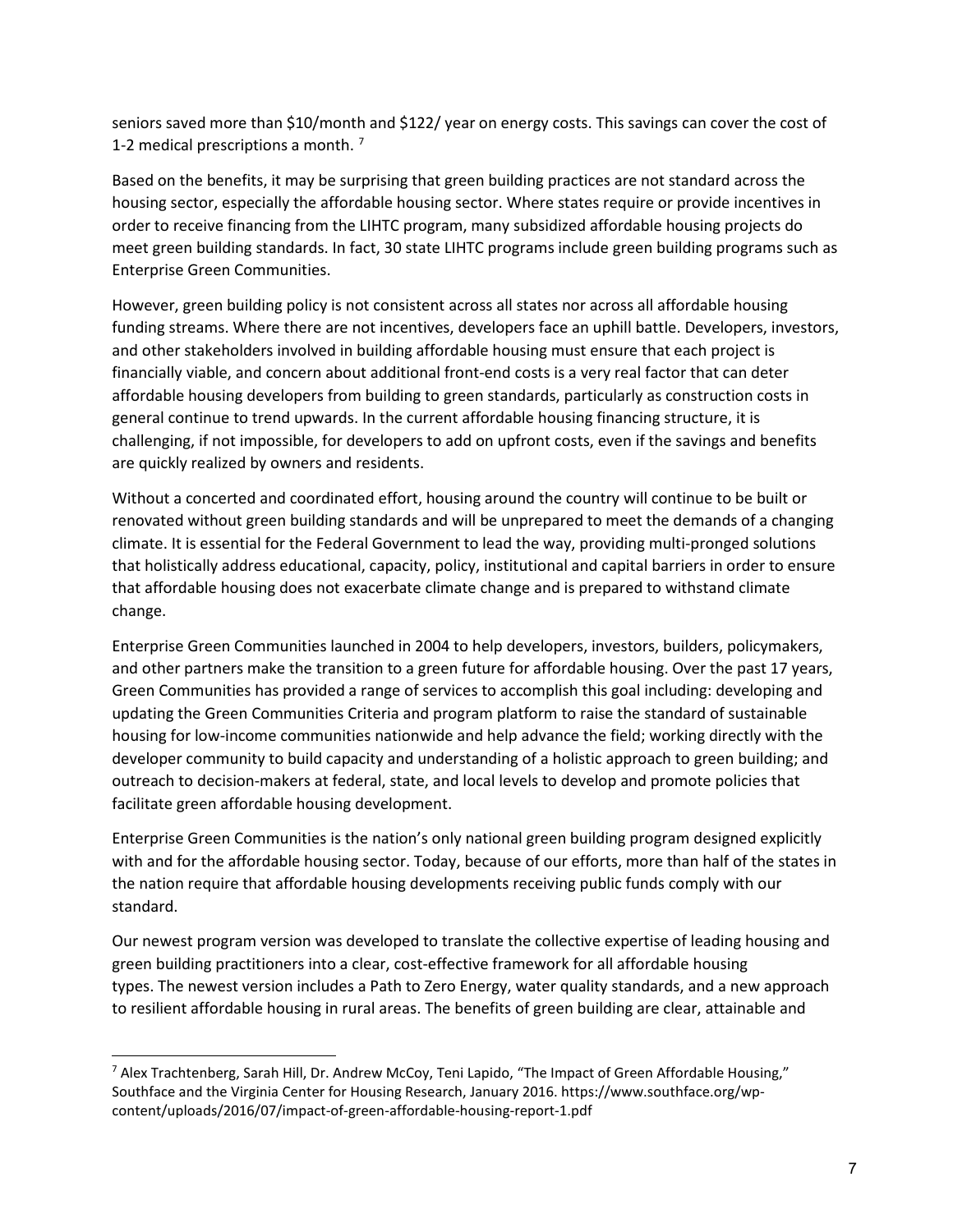significant, and will ensure that housing is not only built, but is stable, healthy, affordable and climate ready for many years to come.

**We recommend setting green building as the minimum quality standard for all new construction and substantial rehabilitation projects built with funding from HUD, ensuring that federal funding supports climate-ready, affordable homes.** These minimum standards must ensure that when we are rehabilitating and building affordable housing that we are making climate ready homes. These standards will ensure that whether a resident is facing the slow creep of rising temperatures or the sharp impact of a hurricane, that they are able to survive and thrive.

Some HUD programs such as the Choice Neighborhoods program and the Community Development Block Grant- Disaster Recovery program have implemented green building standards that address both climate change mitigation and adaptation. However, there are not common or consistent standards across all HUD programs, leading to grantee confusion. In order to facilitate the move to common green building standards, we recommend the inclusion of technical assistance to ensure local jurisdictions and their stakeholders have the technical expertise needed to implement and ensure compliance with applicable standards.

In addition to building standards, innovative state and regional programs have also shown the impact of investing in resilient community development that integrates housing and transportation in order to reduce greenhouse gas emissions and support sustainable, connected neighborhoods. In California, for example, the Affordable Housing and Sustainable Communities program creates affordable housing conveniently located near the places families need to go—such as jobs, grocery stores, and schools, while also investing in transportation infrastructure that help make walking, biking, and taking public transit safe and convenient options. Designed specifically to benefit low-income communities disproportionately communities of color—that have been historically excluded from community-serving investments, local innovations like this demonstrate how we can integrate and advance our goals for housing, transportation, climate resilience, and addressing longstanding patterns of racialized disinvestment. Federal funding could scale programs like this, which through an integrated approach create transformational community and societal benefits larger than the sum of any one of its parts.

## *Disaster Recovery and Preparedness*

In the past year, disasters across the U.S. caused nearly \$95 billion in damage. The billions of dollars spent exemplify why preparedness is crucial. If we were able to spend more funding on mitigation rather than recovery efforts, communities would be in a much better place when an event does occur. The impacts of our changing climate put millions of households at risk of uninhabitable conditions, exacerbating the vulnerabilities of lower income households and communities of color. Investing in resilient infrastructure saves lives, reduces disaster costs, enables business continuity, creates jobs, and addresses social inequities. 

Disasters uproot whole communities, damaging homes and infrastructure on a scale rarely experienced before, but the reality is that communities must expect and be prepared for similarly severe hurricanes, floods, and fires in coming years. The nation's infrastructure, including housing, needs to be brought to a state of repair, currently insufficient to meet growing current and future needs of communities. There is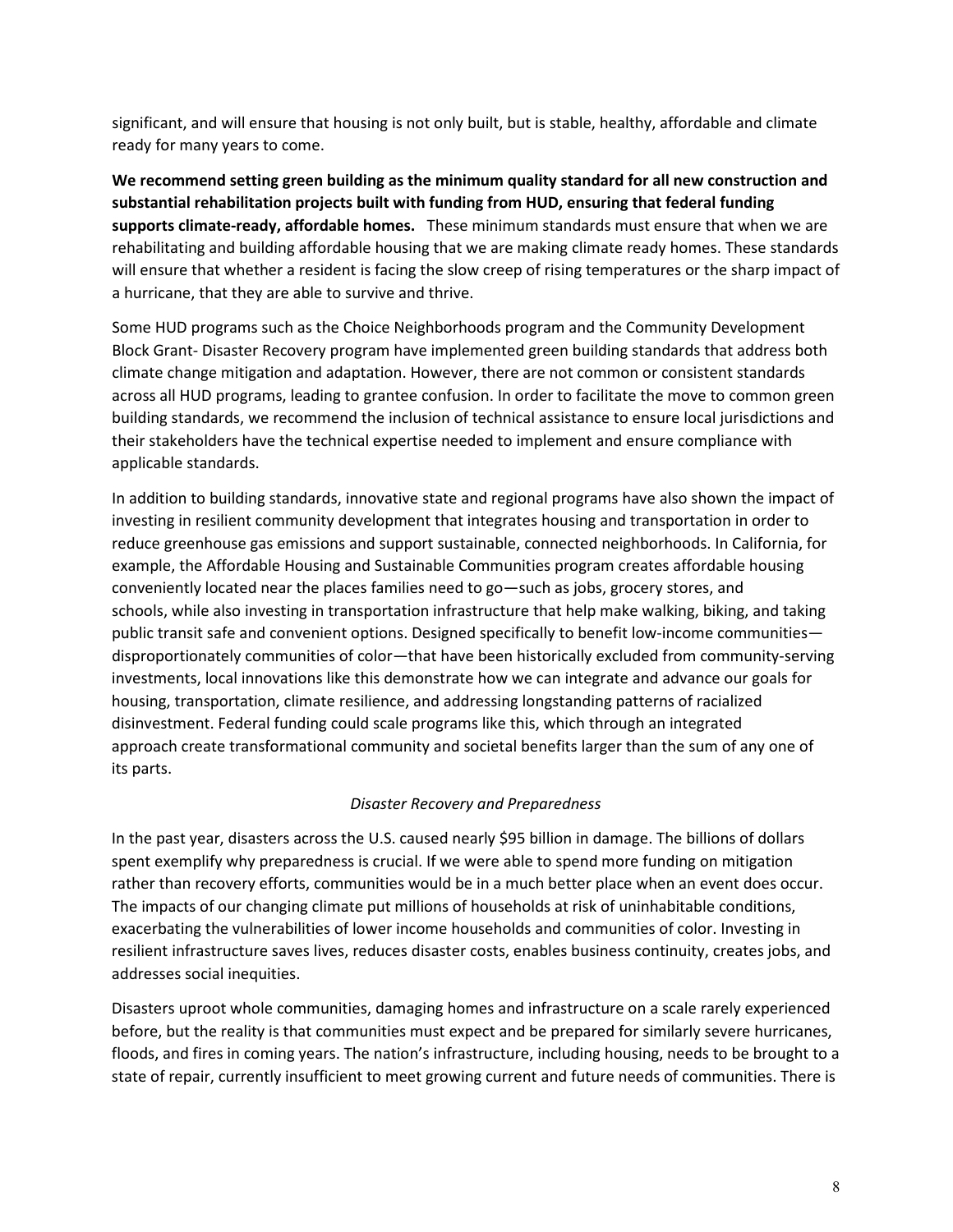an interdependency between homes and infrastructure that needs to be elevated and amplified especially as shocks and stressors like climate change come forward.  

The recent severe winter storms that swept across Texas resulted in power grid failures causing widespread blackouts, leading to uninhabitable homes that left millions of households in crisis. Similarly, in 2017, Hurricanes Maria and Irma destroyed Puerto Rico's electricity grid, which caused the longest power outage in US history and billions of dollars in damage. Puerto Rico's power grid was decimated, with 80 percent of long-distance transmission lines and all local distribution lines damaged. The damage and financial loss brought by the disaster-induced power failure in both cases underscores the urgent need for action that treats homes as essential components in our infrastructure systems. 

A study by the Government Accountability Office (GAO) shows that climate change could "affect every aspect of the grid from generation, transmission, and distribution to demand for electricity" and cost billions of dollars a year. The fortification of the nation's energy grid is crucial: we need to invest in sustainable and resilient power grids (e.g., offshore wind, decentralized grids, microgrids, grid security, and solar batteries). Dependency on centralized water and energy grid distribution has grown cumbersome to manage and maintain in areas of extreme fire and flood risk. It will be critical to invest in decentralizing electrical grids where feasible to handle the changing conditions and habits of households, businesses and institutions in rural, tribal and island communities.  

As the leader on climate resilience in the affordable housing industry, Enterprise aims to address these gaps to promote social and economic prosperity. We invest in disaster recovery and resilience work because people of modest means are most likely to be harmed by disasters and tend to be the slowest to recover. Through our Building Resilient Futures initiative, we are working to ensure that sustainable, resilient, affordable housing becomes the norm and that communities are equipped to withstand and recover from disasters. Despite growing interest and commitment, our housing, infrastructure, and regions are not mitigating or adapting at the necessary pace of change. It's time for America to invest in modern infrastructure that is built to last.  We recommend that the infrastructure package:

- **Improve and harmonize federal infrastructure requirements**. We recommend increasing alignment and coordination between agencies at all levels of government to create the right incentives to develop resilient infrastructure, including affordable multifamily housing, as well as a federal framework for rating resilient infrastructure.
- **Ensure that all federally-funded infrastructure projects – including housing – are built to resilience standards**. These standards should be appropriate for the region, from earthquake to fire to flooding to extreme heat. Federal rebuilding grants, which are typically disbursed through HUD and FEMA, come with standards for resilient rebuilding, such as increased elevation of homes and critical facilities located in the 100-year flood plain. However, non-disaster-specific federal resources available for infrastructure projects, affordable housing and other public facilities do not always require resiliency standards. Therefore, we recommend to consistently require a consideration of flood risk and other foreseeable risks over the course of the useful life of infrastructure as well as encourage strong building codes through federal incentives and tax credits. A study released this November by FEMA, Building Codes Save: A Nationwide Study of Loss Prevention, shows that modern building codes continue to be one of the most costeffective ways to safeguard against natural disasters and if all new construction adopts I-codes,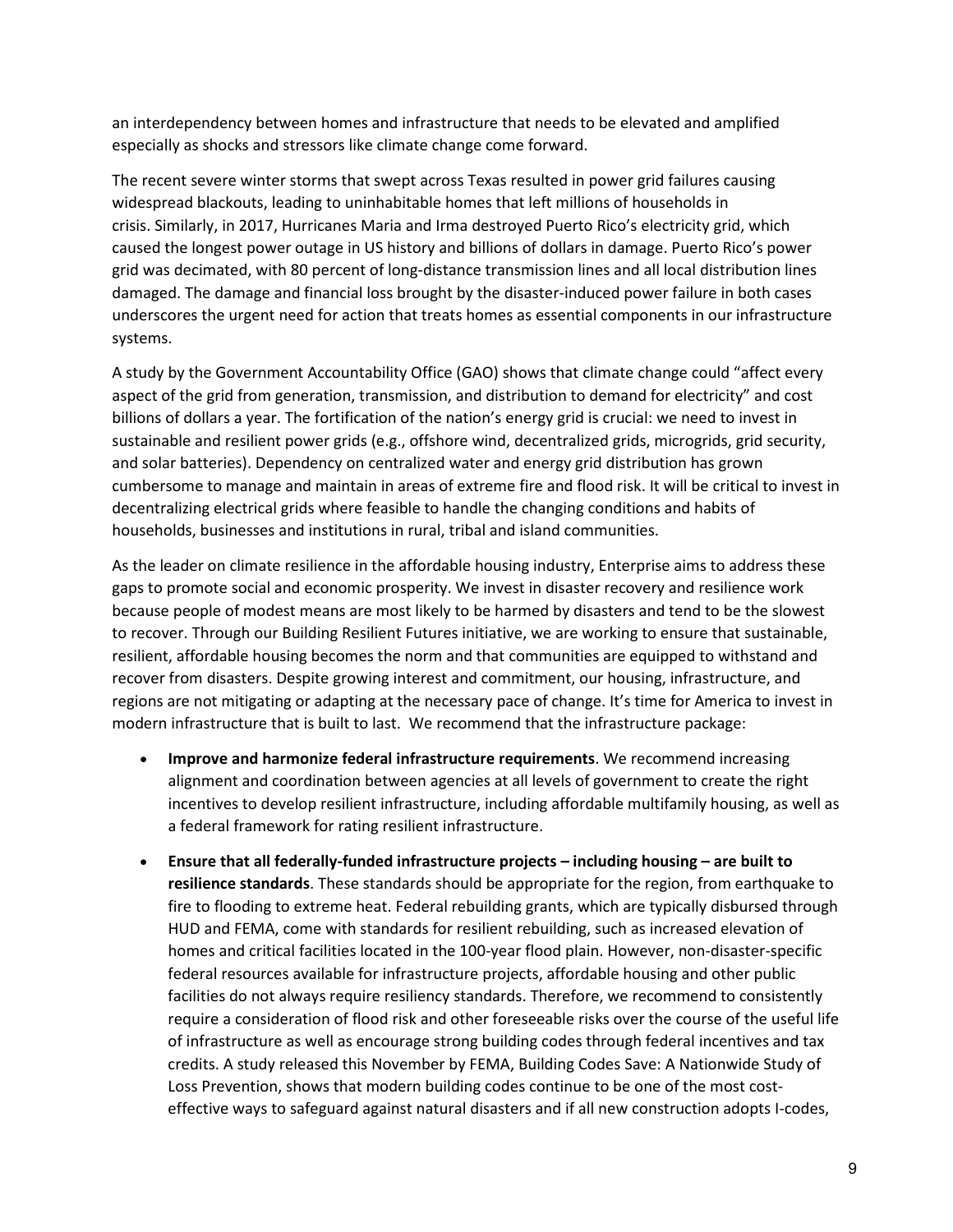it could result in a \$600 billion loss avoidance by 2060. Despite this, 65 percent of counties, cities, and towns across the country still have not adopted modern building codes.

- **Invest in resilient infrastructure through flexible predevelopment funding**. FEMA's Building Resilient Infrastructure and Communities (BRIC) program has allowed states to implement projects that will strengthen our collective resilience in the long term. However, state and local needs far exceed available funding. This exemplifies the need to expand predevelopment funding. Recent studies by the International Council of Sustainable Infrastructure and the Milken Institute emphasized that catalytic predevelopment capital has the potential to close the funding gap that prevents projects moving from concept to construction. The federal government should also assess whether or not the proposed project takes into consideration future risk prior to providing the funding. Prioritizing projects that incorporate resiliency criteria such as Enterprise Green Criteria would incentivize grantees to integrate resilience standards in order to receive the funding.
- **Create a National Infrastructure Bank to further private investments in resilience**. The need for resilient infrastructure finance is on the rise, as we continue to witness higher frequency and intensity of climate change-induced extreme weather events. However, state and local governments face challenges in funding resilient infrastructure, largely due to the inflexibility of federal systems in enabling state and local governments to leverage private financing for resilient infrastructure development. Enterprise encourages Congress to establish a National Infrastructure Bank (NIB) to enable states and cities to leverage private financing, such as private loans or loan guarantees, to rehabilitate and enhance the resilience of the U.S. infrastructure, including affordable housing. Revenues generated from resilient infrastructure projects would be used to repay these loans and recapitalize the NIB to fund new investments. To ensure that projects receiving NIB financing are meeting the resilience needs of cities, legislation creating a NIB should be designed with the following principles in mind: 1) provide funds to complement, not replace, existing federal programs such as the Highway Trust Fund and State Revolving Funds, and 2) provide financing options for a variety of infrastructure projects (e.g., energy, water, transportation, communications).
- **Implement temporary to permanent housing solutions post-disaster in rural and Native communities**. Far too often temporary FEMA housing provided in Native communities post disaster becomes *de facto* permanent housing due to replacement housing never being developed or due to extreme overcrowding in existing housing. Many families never recover or regain their housing post-disaster and are permanently displaced. Implementing solutions such as RAPIDO that enable quick installation of modular and stick-built housing that easily transition into permanent resilient housing will not only minimize the financial loss and disruption to communities, these innovations can provide cost saving in the delivery of disaster recovery programs.
- **Provide at least \$10 billion in CDBG-Disaster Recovery funds** for communities harmed by the worst Presidentially declared disasters since 2019, including in California, Alabama, Florida, Iowa, Louisiana, Michigan, Oregon, and Puerto Rico. These disasters include wildfires, earthquakes, and Hurricanes Delta, Laura, and Sally, and the impacted communities require Federal assistance beyond the emergency aid provided by FEMA. Enterprise strongly supports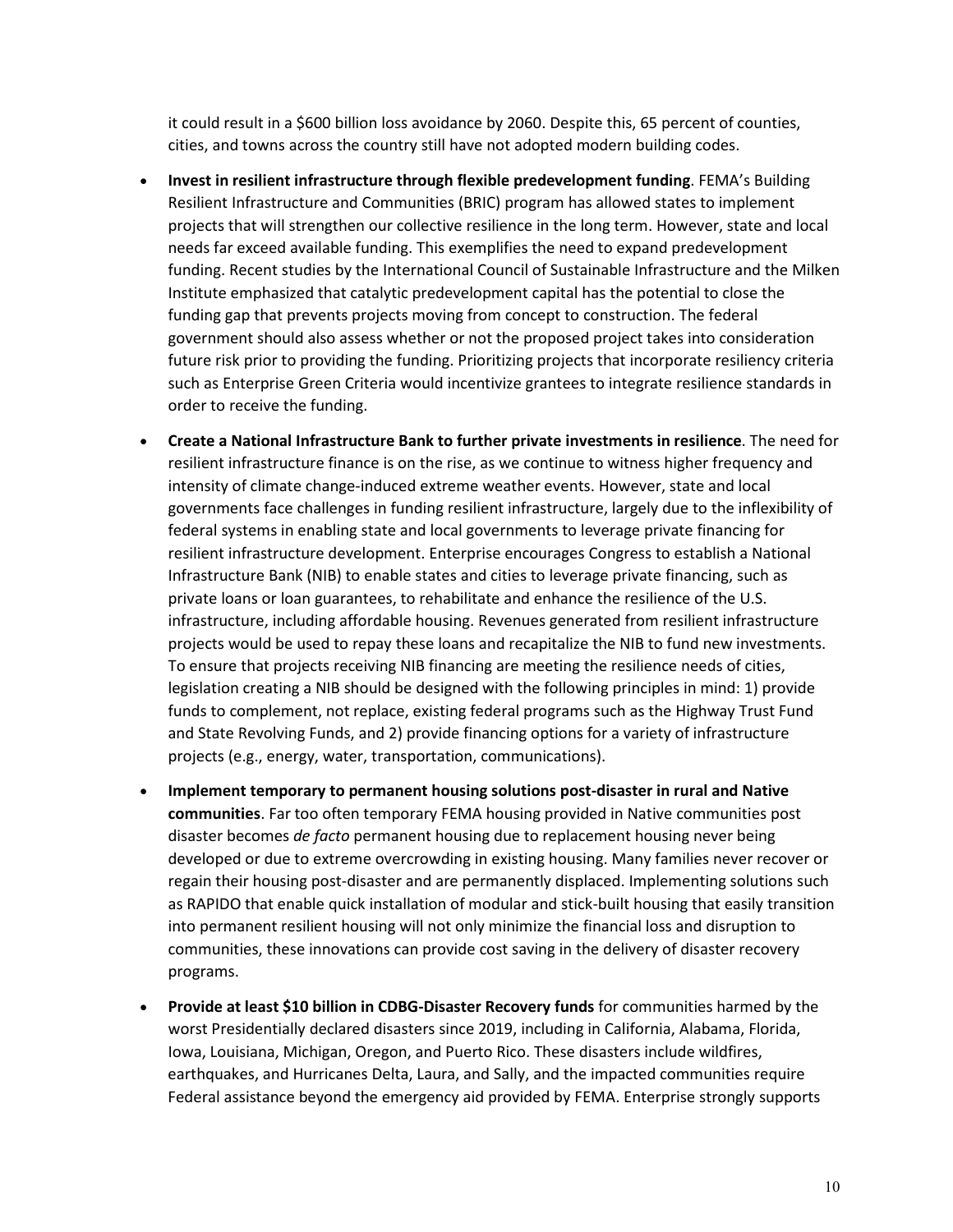the permanent authorization of CDBG-DR. In the  $116<sup>th</sup>$  Congress, the House voted on a bipartisan basis to permanently enact CDBG-DR through the Reforming Disaster Recovery Act of 2019 (HR 3702).

Overall, there is a wide variety of strategies that can be deployed to preserve the nation's infrastructure including the existing housing stock and keep housing and communities safe. These include retrofitting infrastructure, weatherizing buildings, upgrading homes, as well as modernizing the electricity grid. But most importantly, as we build resilience, we need to do so equitably and comprehensively with mitigation being a community-wide effort that benefits all parts of the community.

## **Production, Preservation, and Rehabilitation: Making Housing Safe, Healthy, and Connected**

## *Low-Income Housing Tax Credit*

The Low-Income Housing Tax Credit (Housing Credit) is responsible for the lion's share of affordable housing built and preserved across the country. A successful public-private partnership, the Housing Credit has financed nearly 3.5 million affordable homes since the program was authorized in the Tax Reform Act of 1986, providing approximately eight million low-income families, seniors, veterans, and people with disabilities homes they can afford. It has provided affordable housing in all 50 states, US territories, and the District of Columbia, as well as to all types of communities, including in urban, suburban, and rural areas.

As discussed above, there is a severe shortage of rental housing affordable for low-income families in the US, and the production of new affordable rental homes is not keeping pace with the rising demand. Strengthening and expanding the Housing Credit is the best way to increase the availability of affordable housing.

The Housing Credit is not only critical to the health and overall well-being of families across the country, but also has far-reaching economic benefits that strengthen local communities' infrastructure. In addition to promoting better health outcomes, improving children's school performance, and helping people gain employment, the Housing Credit has generated \$617 billion in wages and business income and \$214 billion in tax revenues. In a given year, there are approximately 90,000 to 100,000 people in jobs supported by the Housing Credit, including jobs in construction, manufacturing, wholesale and retail, finance, and property management.

By strengthening and expanding the Housing Credit program through the inclusion of the Affordable Housing Credit Improvement Act (AHCIA) in the infrastructure package, the Federal Government will harness private sector dollars to create jobs and fortify the nation's infrastructure, and therefore **Enterprise recommends the inclusion of the AHCIA in the infrastructure package**.

The AHCIA is bipartisan, bicameral legislation previously introduced in both the 115th and 116th Congress that would strengthen and expand the Housing Credit program. In the 116th Congress, the legislation gained widespread support and was cosponsored by 233 Representatives (including 69 percent of Ways and Means Committee Members) and 41 Senators (including 50 percent of Senate Finance Committee Members).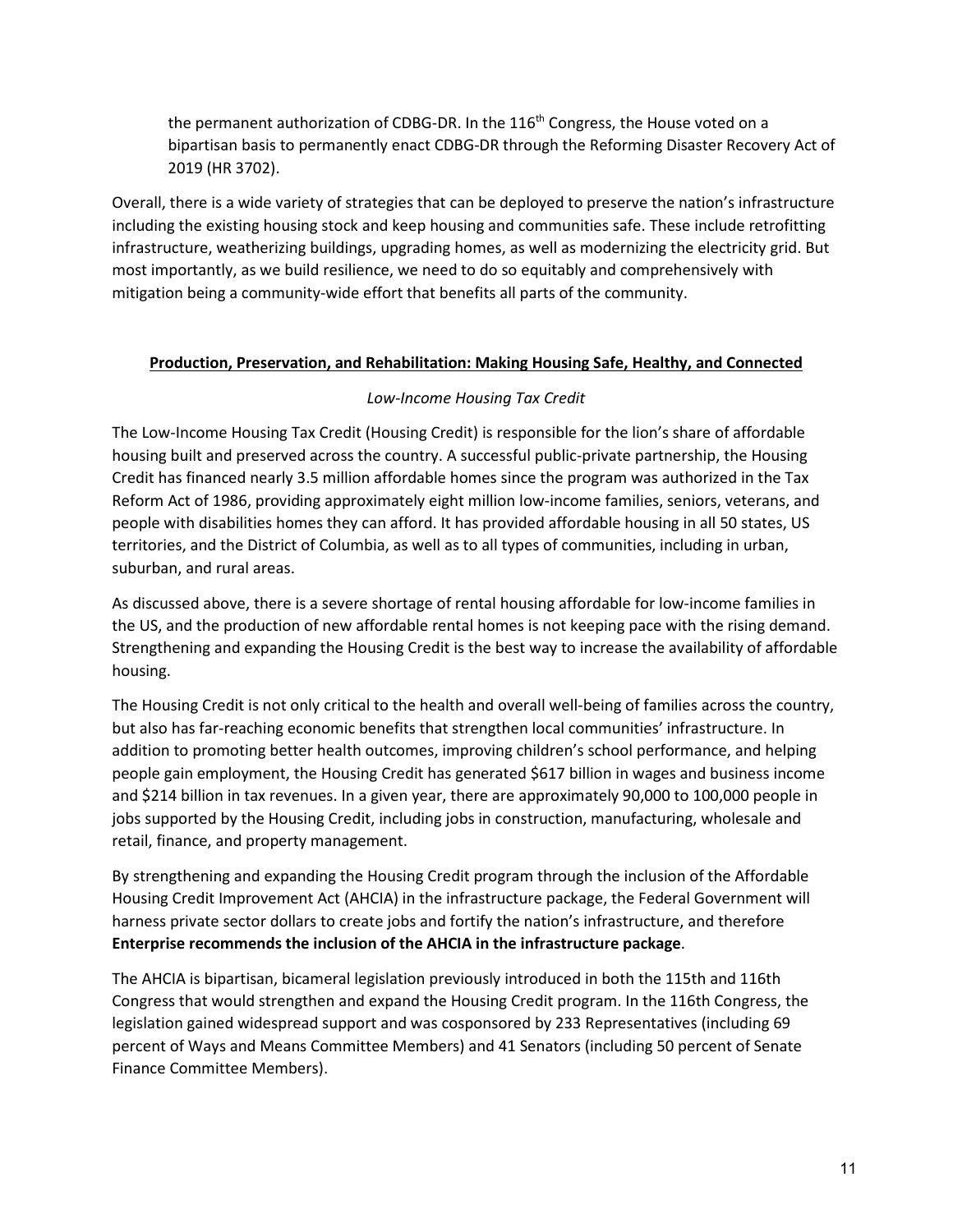This updated legislation is estimated to result in the production of over 2 million additional affordable homes over the next decade, supporting the creation of nearly 3 million jobs and generating more than \$346 billion in wages and business income and nearly \$120 billion in additional tax revenue. 

By strengthening and expanding the Housing Credit program through the passage of the AHCIA, the federal government will simultaneously be fortifying the country's infrastructure. In order to protect this critical work, Enterprise is advocating for the passage of an additional provision to reinforce the Housing Credit program: the provision to correct qualified contracts.

Under the qualified contract provision in Section 42 of the Internal Revenue Code, an owner of a Housing Credit property may, after Year 14, approach the Housing Credit allocating agency to request a qualified contract. This request begins a one-year period during which the allocating agency seeks a qualified buyer to purchase the property and maintain it as affordable for the duration of the extended use period. If the allocating agency fails to identify a qualified buyer within one year, the property is released from the affordability requirements of the Housing Credit program. At that point, the owner is free to either sell the property at market value without any deed restriction or continue to own and manage the property charging market rents.

While the original intent of this provision was to create a limited return and some liquidity for investors at a time when the Housing Credit was an unproven program, it has come to function as a nearly automatic affordability op-out after just 15 years of affordability. This is because the qualified contract formula price in nearly all cases significantly exceeds the market value of the property as affordable housing. As a result, it is extremely rare for the allocating agency to find a buyer willing to pay the qualified contract price. More owners are using a qualified contract as a strategy to flip Housing Credit properties to market—and thus capitalize on the differential between affordable and market rents after only 15 years of affordability, a far shorter affordability period than Congress intended.

The qualified process is resulting in the premature loss of well over 10,000 low-income units annually. As of 2018, approximately [65,500 units nationwide have already been lost,](https://www.ncsha.org/wp-content/uploads/Updated-Qualified-Contract-Proposal-11.15.19.pdf) and in that year alone, owners served notice to state allocating agencies that they wanted to begin the qualified contract process on additional properties comprising approximately 10,400 units. The need to correct the qualified contracts issue has become a top priority for Enterprise and other national partners. It is critical to protecting the strong infrastructure that the Housing Credit program helps to create for low-income families across the country.

## *State and Local Partnerships*

Affordable, private market rental housing is disappearing rapidly as residents are priced and pushed out of their homes and communities. This country is currently facing a shrinking supply of this essential housing, often due to rising rents, eviction, and displacement. As a result, there are fewer and fewer affordable options for low-income residents, and new affordable housing production is not keeping pace with this loss. The acquisition of unsubsidized affordable housing and preservation as permanently affordable housing is a successful place-based strategy to keep households stabilized while growing the supply of deed-restricted affordable housing.

In many places, such as California, local leaders are working creatively to preserve the supply of this precious housing stock. City-led preservation funding programs, the regional Bay Area Preservation Pilot, and California's Project Homekey are all current examples of public-nonprofit partnerships that are taking on the challenge.  The Bay Area Preservation Pilot provides low-cost loans for up to 10 years to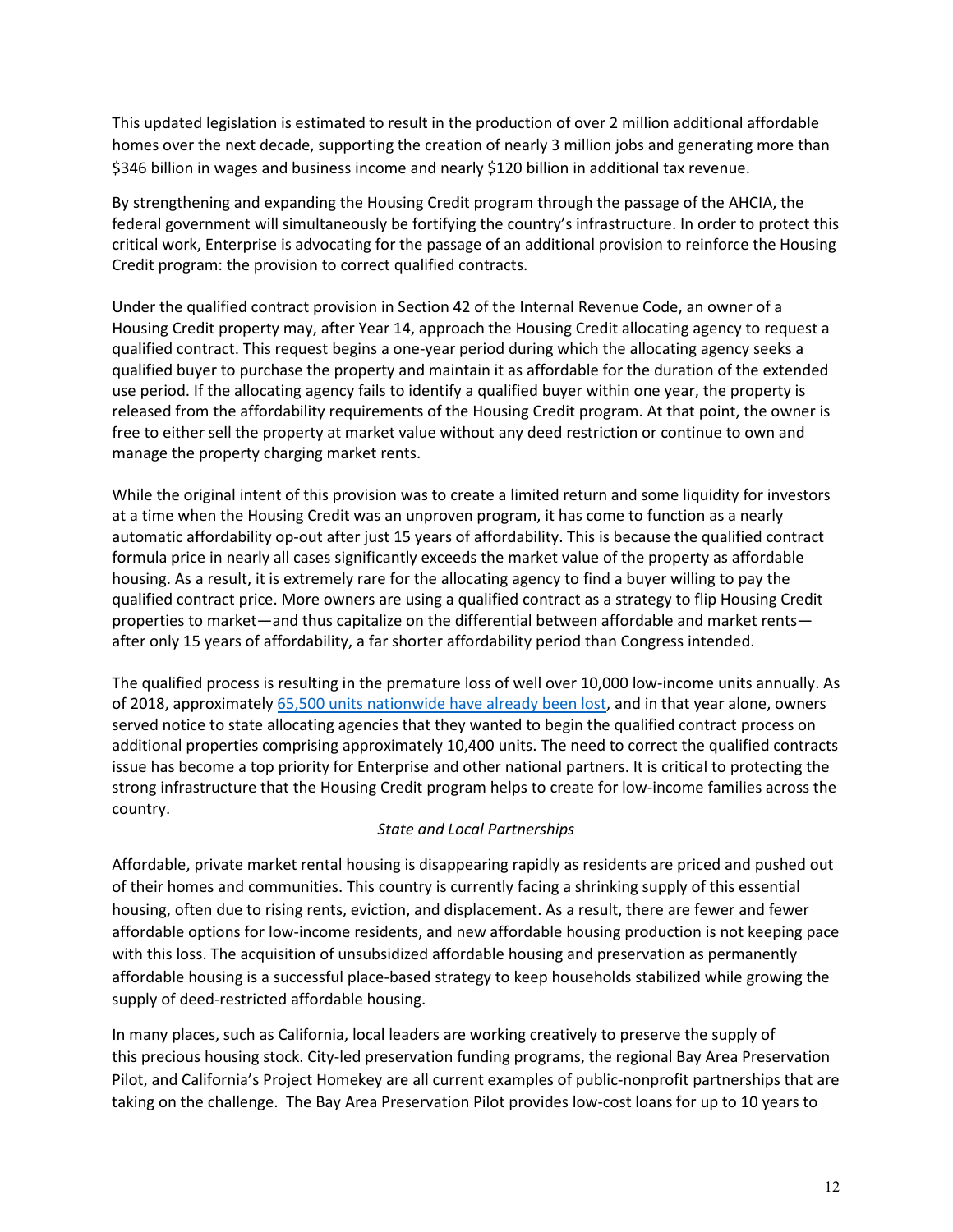nonprofit developers seeking to acquire and preserve existing market-rate affordable multifamily properties located in areas with high-frequency transit service. Project Homekey is California's \$800 million program to purchase and convert underutilized buildings – including hotels, motels, vacant apartment buildings and other properties – into service-enriched interim and permanent housing for people experiencing or at risk of experiencing homelessness. Our Enterprise team in California is currently working with the State of California and philanthropic partners to deployed an additional \$46 million to support operating costs and wraparound services as well as additional technical assistance and capacity building for local governments and trusted housing and homeless service providers.

Together, these initiatives accelerate acquisition, address the financing gap in preservation deals, provide fast-acting capital, help fund crucial resident services, and provide stable, affordable homes for our communities. Federal authorization of programs to deliver funding to support property acquisition, conversion, and preservation through an updated Neighborhood Stabilization Program or through allocations to Community Development Financial Institutions are needed to accelerate and scale these proven strategies.

## *Neighborhood Homes Investment Act*

In hundreds of communities across the country, neighborhood revitalization is at standstill because of the so-called "value-gap" — where the cost of rehabilitating or building a home is greater than the postconstruction value of that home. Where this value gap exists, investors have no economic incentive to provide capital and the infrastructure of these communities will only continue to deteriorate. This issue is more pressing than ever, particularly given the economic fallout of Covid-19.  

**The Neighborhood Homes Investment Act (NHIA) is a federal proposal to break this stalemate and we recommend its inclusion in the infrastructure package.** Introduced in both the Senate and the House (S. 98 and H.R. 2143), the legislation would offer tax credits to attract private investment for building and rehabilitating owner-occupied homes, creating a pathway to neighborhood stability through sustainable homeownership.

The lack of capital for reinvestment in low- and moderate-income neighborhoods has exacerbated racial inequity, particularly the disparity between African American family wealth and the family wealth of every other ethnic and racial group in the country. As investment-starved neighborhoods continue to decline, so do the assets of the families that own property within them.

Modeled after the successful Housing Credit and NMTC programs, the NHIA would produce new equity investment dollars for the development and renovation of family housing in urban, suburban, and rural neighborhoods. It is estimated that each \$1 billion in NHIA investment would result in 25,000 homes built or rehabilitated, \$4.25 billion of total development activity, 33,393 jobs in construction and construction-related industries, \$1.82 billion in wages and salaries, and \$1.25 billion in federal, state, and local tax revenues and fees.

This tax credit would improve property values, increase family wealth, decrease blight and abandonment in distressed neighborhoods, and create more and better housing options, which all indirectly enhance multiple determinants of health and well-being for American families across the country. A currently non-existent financing tool, the NHIA would ultimately help revitalize and bolster our nation's infrastructure where it is needed most, especially for communities of color.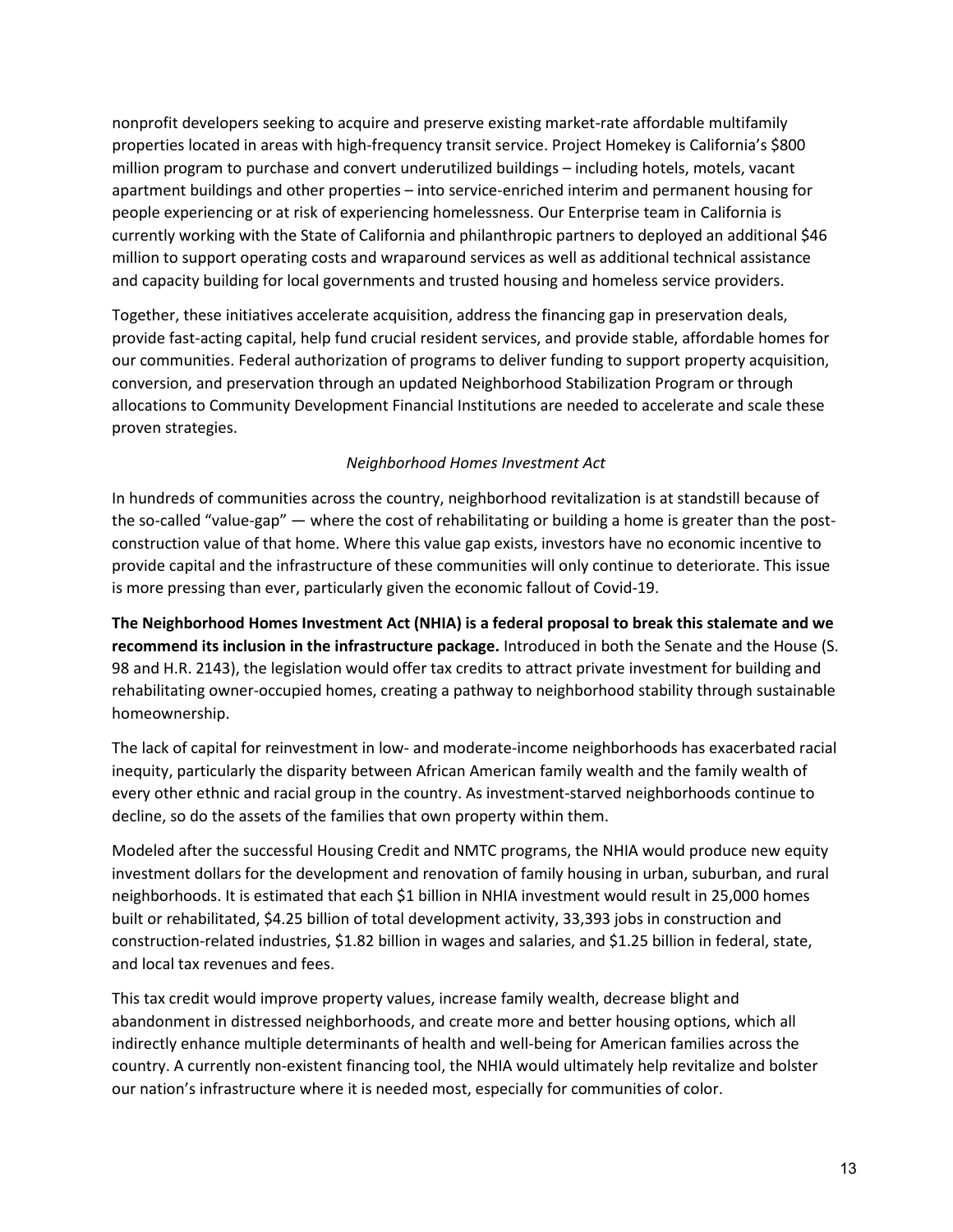### *Public Housing*

Housing in the 21st century shouldn't just be affordable. It must be safe and healthy, too. Unfortunately, the quality of our existing housing stock has been in decline for decades. Nowhere is this more visible than in public housing. The nation's 1.1 million units of public housing have not been sufficiently maintained, to say the least. Thousands are in need of basic repairs as well as major replacements like new roofs, elevators and water heaters. The shortfalls in funding and neglect of public housing have led to poor outcomes in the lives of low-income Americans. For example, children and adults develop respiratory issues when apartments are infested by pests and mold. Sometimes, this neglect can have dire consequences – carbon monoxide leaks have killed at least 13 public housing residents since 2003.<sup>[8](#page-13-0)</sup>

The issues are so extensive that every year we lose an estimated 10,000 to 15,000 units of public housing simply because they become uninhabitable. This ongoing neglect has led to a capital backlog of \$70 billion. This should be address through supplemental funding for the Public Housing Capital Fund. If we aren't able to ensure older affordable properties remain habitable, the pressure to raise rents on the remaining supply of unsubsidized affordable rental homes will increase. These units cannot be replaced at the rents they currently charge, so preservation is the most cost-effective strategy to maintain the existing supply of homes affordable to lower-income renters. Furthermore, following the American Recovery and Reinvestment Act (ARRA) that was passed in 2009, we saw Public Capital Fund dollars move into the economy faster than investments in highway infrastructure.

There are also local examples for how to rebuild and reimagine our public housing, if new resources are made available. The HOPE SF program in San Francisco program is rebuilding, with local dollars, new mixed income developments on former multi acre public housing sites, while ensuring that all current and historic residents have the opportunity to return to renovated units, if they choose. The hundreds of millions of improvements per project will address decades of institutional neglect and will allow for the redevelopment of 2,000 units of public housing with no displacement, plus new affordable and market rate units as well. The HOPE SF program is based in a reparations framework that acknowledges the isolation and marginalization of families of color in large public housing sites, several of which were built as temporary housing for World War II war effort workers, but still stand today. Making more federal funding available for initiatives like this across the country would allow us to scale this first-of-its kind redevelopment and anti-displacement approach for national impact. **We recommend addressing the \$70 billion capital backlog in public housing.**

### *Lead Safe Homes*

Exposure to lead, at even low levels, can damage a child's developing brain and cause lifelong problems. For children born in this year alone, lead exposure is estimated to cost the United States nearly \$84 [billion](https://altarum.org/news/new-online-tool-calculates-cost-and-economic-benefits-preventing-childhood-lead-exposure-united) in reduced productivity, premature mortality, added costs in health care, education, criminal justice, and social assistance over their lifetimes.

Lead poisoning robs children of their potential and is, essentially, irreversible. Preventing lead poisoning before it occurs is imperative. In many of our legacy cities, lead-based paint and the dust that created by lead-based paint is the most common cause of lead exposure. Replacing lead water pipes is crucial, but

<span id="page-13-0"></span><sup>8</sup> Suzy Khimm, ""How Many More People Have to Die?' Carbon Monoxide Kills Two more in Hud Housing". NBC News, May 3, 2019.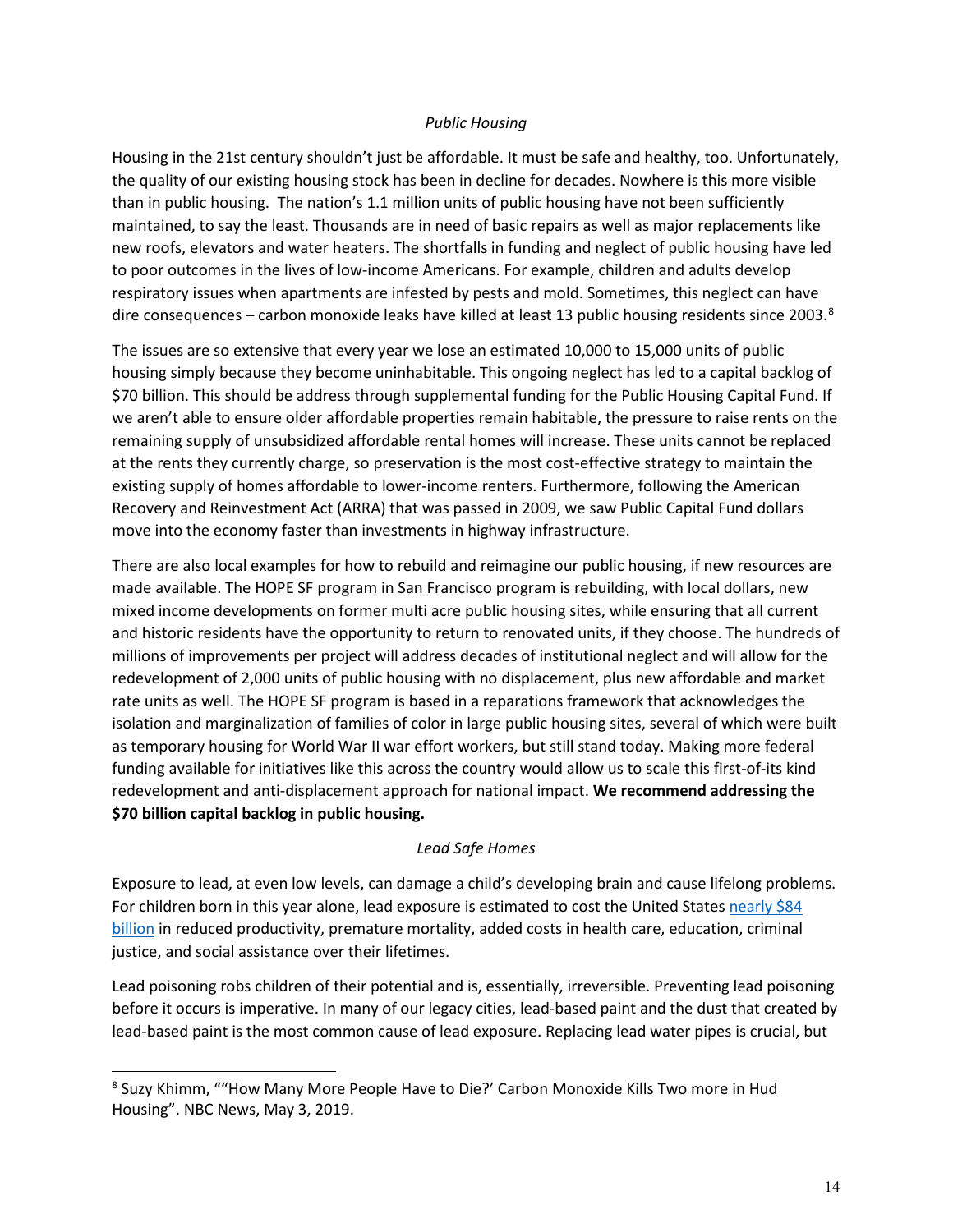we must also remediate homes with deteriorating lead-based paint, to prevent a child from ever being poisoned. In other words, lead poisoning is public health crisis with a housing solution.

In Cleveland, for example, lead poisoning rates are about four times the national average. The Lead Safe Cleveland Coalition is modeling the solution by creating lead safe homes by pairing proactive home inspection with public-private resources for property to remediate their properties. Investment into the creation of lead safe homes not only protects our future generations of children, but it makes a major down payment toward improving our aging housing stock.

### *Broadband*

The pandemic has highlighted the extraordinary importance of bridging the digital divide and providing equitable access to fast, reliable broadband services. Technology has facilitated a shift toward online platforms – from banking to telemedicine – but many communities have been left behind. This is particular true in low-income, rural and Tribal communities where access to broadband can make or break economic growth development. Access can also determine whether residents can access some of their basic needs, whether that be education or healthcare. What's more, people of color, seniors and other low-income residents are significantly more likely to be unable to access internet connections.

More than twenty states have established their own offices to look at expanding access and supporting broadband networks in rural, suburban, urban, and Tribal communities, and to close the current digital divide affecting 18 million Americans based on race, zip code, and household income. Georgia, for example, created a groundbreaking map that identifies broadband dead zones at the address level and created plans to reach 80,000 homes and businesses in rural Georgia over the next 4 years. Virginia has invested \$124 million to support connections to over 140,000 homes and businesses, with three times the cost efficiency and six times the build speed of comparable federal programs. And New York City's new "Broadband Where Feasible" program requires all projects receiving HPD new construction capital assistance to be designed, financed, and constructed to provide high-quality internet access and service as part of lease contracts at no additional cost to tenants. **We recommend the provision of additional federal funds with flexible conditions to permit more states and cities to achieve universal broadband access and bring this critical infrastructure to more households.**

### **Provide High Impact Investments for Proven Federal Affordable Housing Programs**

America's existing housing supply is a long-term asset which must be maintained before its quality suffers further from years of financial neglect. Just like improving a municipal water system, investments made in affordable housing pay dividends for all members of the community, driving economic growth, providing access to opportunity, and reducing health care costs for individuals and the government. Appropriating additional money to protect that investment is effective policy and economically sensible asset management.

Partially as a result of constraints placed on policy makers as a result of the 2011 Budget Control Act, HUD's budget has steadily declined over the past decade, which has contributed to the discouraging trend of qualified Americans in need of assistance not receiving support. In fact, since the early 1980s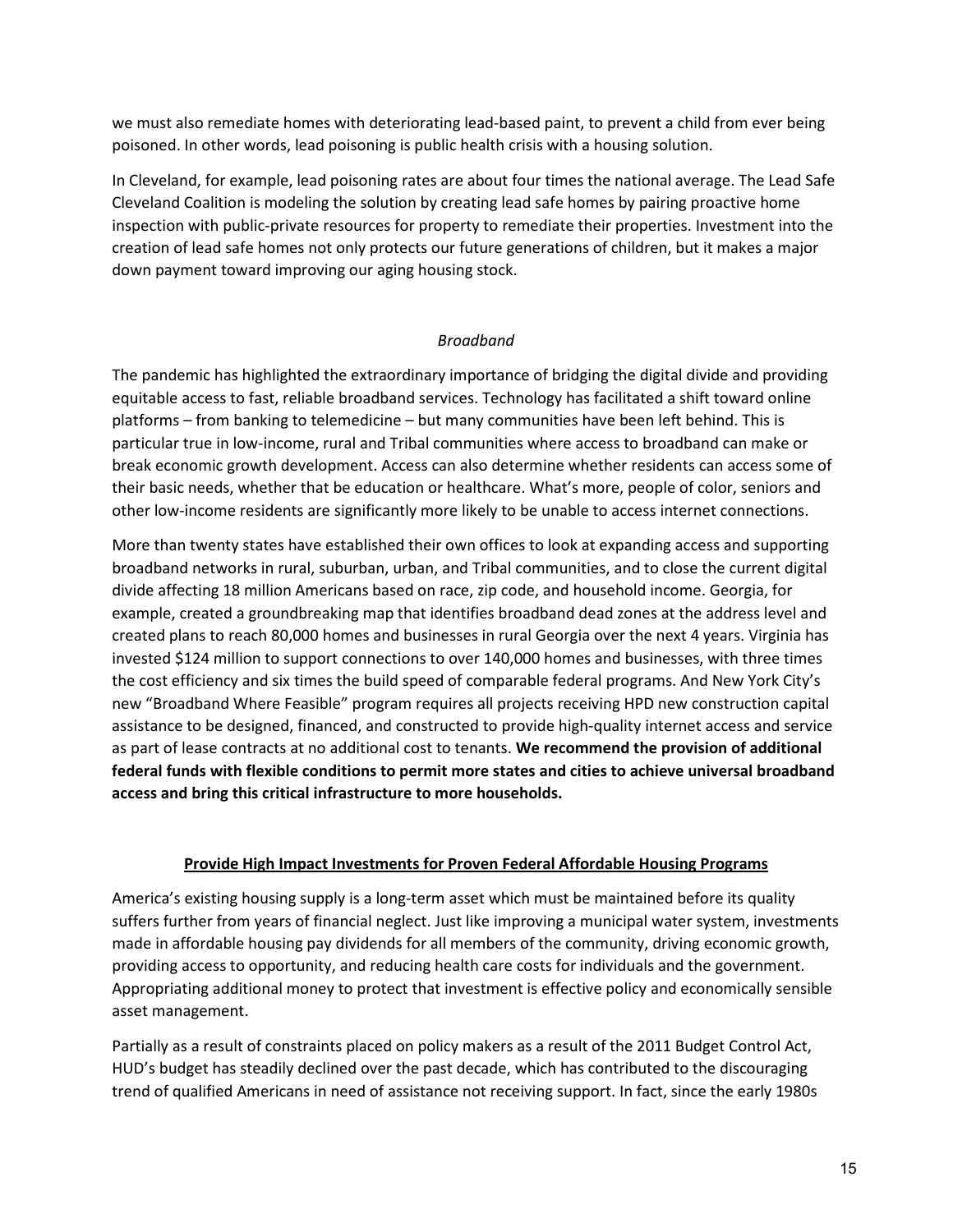HUD assistance has failed to reach at least 70% of eligible households. Enterprise supported the proposals put forth in the 116th Congress that demonstrated a commitment to investment in housing such as the *Housing as Infrastructure Act* and the *Moving Forward Act*, as well the Biden-Harris Administration for the outline they provided for the American Jobs Plan. All three of these measures would provide critical federal resources to American families that would enable them to emerge from the other side of this pandemic stronger than ever.

Congress can smooth this recovery, create jobs, help businesses generate income, and keep families safe and thriving in the years to come by ensuring that there is adequate supplemental funding for the following affordable housing and community development programs:

- **The HOME Investment Partnership program (HOME)**. The impact of Covid-19 has been immediate and severe, on low-income residents and people of modest economic means and the mission-driven groups that develop and operate affordable housing for this population. The complexity and diversity of these challenges requires flexible solutions that are capable of meeting local needs as they arise. HOME is our country's most flexible and proven affordable housing program for delivering resources to communities of all sizes, and similar to the Public Housing Capital Fund, HOME was deployed in an effective and efficient manner following the passage of ARRA in 2009. **We recommend the inclusion of \$35 billion for HOME.**
- **The Community Development Block Grant (CDBG) program**. CDBG is a critical resource for communities nationwide to invest in low- and moderate-income neighborhoods, producing and preserving homeowner and rental housing, providing fundamental infrastructure, vital public services and public improvements, and spurring economic development and public-private partnerships at the local level. The flexible nature of these funds also allows them to address a wide range of challenges faced by both small rural towns and major metropolitan areas, making it an effective tool for localities in their effort to stabilize and maintain affordable housing and vibrant communities. These funds are commonly also used for water and sewer, sidewalks, and other community infrastructure projects. **We recommend the appropriation of at least \$10 billion for CDBG.**
- **The national Housing Trust Fund (HTF).** HTF is a valuable program that exclusively focuses on providing funding to help build, preserve, and renovate housing that is affordable to people with the lowest incomes, including people experiencing homelessness. **We recommend a one-time appropriation of at least \$45 billion for the national Housing Trust Fund.** This money would supplement the annual funding that the HTF receives from Government Supported Enterprises (GSEs) and provide the HTF with the resources and certainty it needs to continue its important work.
- **The Section 4 Capacity Building for Community Development and Affordable Housing program**. The economic fallout from Covid-19 is causing financial strain for many local nonprofit affordable housing organizations throughout the country. Section 4 is the Federal Government's most important program for providing flexible operating resources to nonprofit affordable housing and community development organizations and has been used before to sustain local groups during times of economic distress. During the financial crisis, Section 4 received a special appropriation of \$28 million in the Recovery Act, allowing high-performing nonprofit enterprises to stay operational until economic circumstances returned to normal. **Enterprise urges Congress**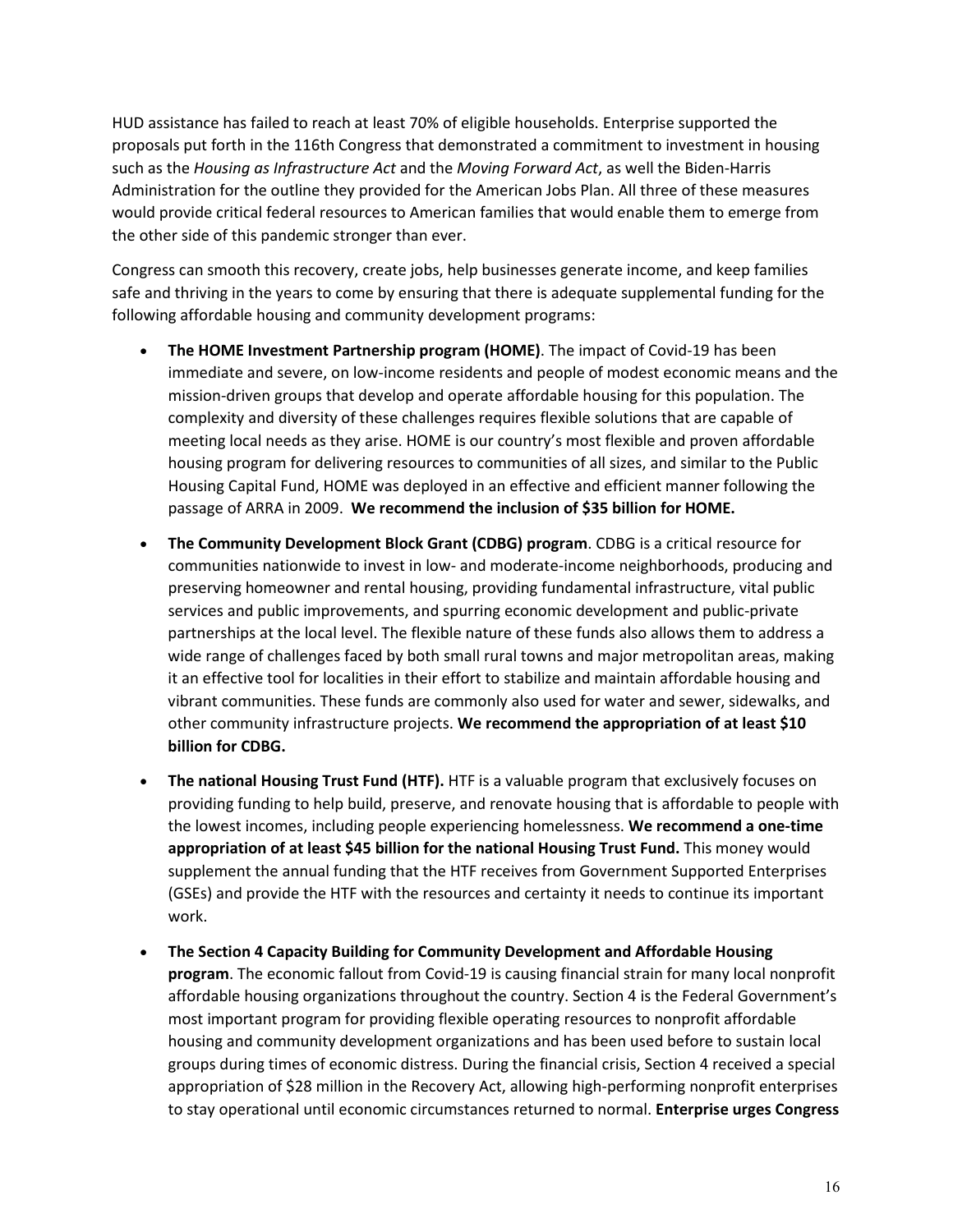**to provide a supplemental round of funding of at least \$40 million for the Section 4 Program** to ensure these community development organizations can further expand their important work.

- **Native American Housing Block Grant program.** Our first Americans have extraordinarily high rates of overcrowding and homes that lack kitchens or plumbing. Our national infrastructure package must ensure that tribes and tribally designated housing entities receive resources for expanding the supply of housing and modernizing existing homes. **Enterprise is calling for \$2 billion for the Native American Housing Block Grant program to provide them the opportunity and flexibility to design housing programs that fit their unique community needs.**
- **Supportive Housing for the Elderly program (Section 202).** The Section 202 program is the only programs that exclusively provides housing assistance and supportive services for seniors. As we emerge from a pandemic that has had a dramatic impact on our elderly population it is essential, we provide this community with the resources they need to remain stably housed during the recovery, **we recommend \$2.5 billion for Section 202**.
- **Supportive Housing for Persons with Disabilities program (Section 811).** According to the Technical Assistance Collaborative, close to five million nonelderly adults with significant and long-term disabilities have Supplemental Security Income levels equal to only 20% of AMI and would be unable to afford housing with out federal assistance. **In order to provide this community with the assistance they deserve, Enterprise urges congress to provide \$2.5 billion for Section 811.**
- **Monitoring and Fair Housing Enforcement.** In addition to providing substantial funding for HUD's housing programs listed above, **we recommend the inclusion of \$5 billion of funding for HUD monitoring and fair housing enforcement**.
- **The Capital Magnet Fund (CMF)**. CMF grants support the preservation, rehabilitation, development or purchase of affordable housing for low-income communities, as well as related economic development and community service facilities such as day care centers, workforce development centers and health care clinics. The program provides funding that nonprofit developers and lenders cannot find elsewhere – funding to do predevelopment work, create revolving loan funds, establish loan loss reserves, and provide loan guarantees – all critical pieces of affordable housing and community development. **We recommend the inclusion of at least \$12 billion for the Capital Magnet Fund**.
- **USDA's Rural Utilities Service (RUS) Programs**. RUS provides much-needed infrastructure to rural communities. These include water and waste treatment, electric power and telecommunications services. All of these services help to expand economic opportunities, improve the quality of life for rural residents and are critical for the provision of safe, sanitary housing. Through Rural Utilities Service Water and Environmental Programs (WEP), rural and tribal communities obtain the technical assistance and financing necessary to develop drinking water and waste disposal systems. The Electric Program provides leadership and capital to maintain, expand, upgrade, and modernize America's vast rural electric infrastructure.  Loans to build broadband networks and deliver service to rural households and businesses, provide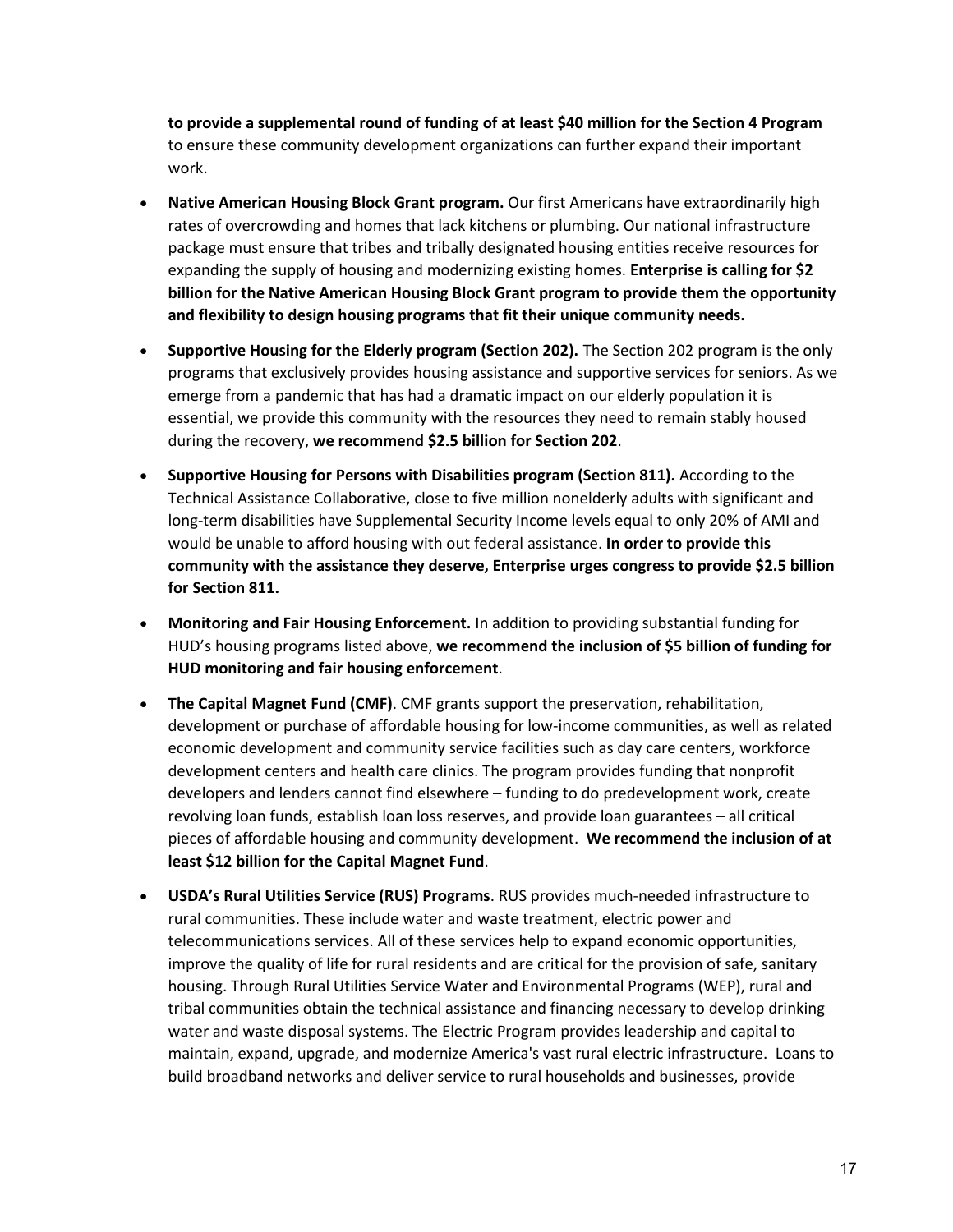capital for rural telecommunications companies and broadband providers. **We recommend the provision of additional funding to support the grant components of these programs to rapidly increase the development of much needed rural infrastructure.**

- **Multifamily Preservation and Revitalization (MPR)**. In many rural communities, the rental housing financed by USDA - mostly through its Section 515 Rural Rental Housing program - is the only affordable housing. According to a 2016 USDA report, the cost to preserve and maintain this portfolio of some 400,000 units over 20 years totals \$5.6 billion. According to a recent report by the Housing Assistance Council, mortgage maturing projects between 2016-2027 total over 700 developments and close to 18,000 units per year. Over the next four to five years, maturities will accelerate averaging up to 3,000 developments and up to 92,000 units with that trend continuing through 2050. When these units enter the private market, rent for thousands of families will increase dramatically. **Enterprise recommends providing \$1 billion for USDA's Multifamily Housing Preservation & Revitalization Demonstration program.**
- **Rural Community Development Initiative**. Rural low-income areas experience distinct capacity challenges in responding to local affordable housing and community development needs. It's often difficult for these communities to apply for and receive public and private resources due to capacity constraints, which typically include small, under-resourced local governments and fewer community development organizations. The USDA's Rural Community Development Initiative program is an important resource for funding nonprofit housing and community development organizations that invest in housing, community facilities, and community and economic development projects in rural areas. **Enterprise urges Congress to increase the Rural Community Development Initiative to \$12 million.**

## **Ensuring Funds Are Used Strategically and Efficiently**

As a matter of good government, all Federal funds come with requirements to ensure taxpayer dollars are used prudently. The magnitude of an infrastructure package invites opportunities to better support recipients through dedicated technical assistance resources. Technical assistance resources enable Federal agencies to support governmental and nonprofit recipients of funding to better plan for and administer their infrastructure programs and projects. The small investment of funds on the front end can set jurisdictions up to absorb supplemental funding quickly and deploy it strategically. Additionally, technical assistance provides support for recipients to better understand and comply with the myriad requirements that necessarily accompany government grants and contracts. **We recommend providing dedicated technical assistance resources for housing and community development programs with appropriations in the infrastructure package.**

### *Providing Training and Job Opportunities for American Workers*

The United States has lagged behind our global competitors for decades in the amount we have invested in work force and labor market developments. The infrastructure package can accomplish multiple objectives, including opening new pathways for Americans looking to increase their skills. **We recommend the provision of dedicated resources for job training to ensure that the nation can have all hands-on deck for our recovery.** Job training allows workers to retool their skills for the modern